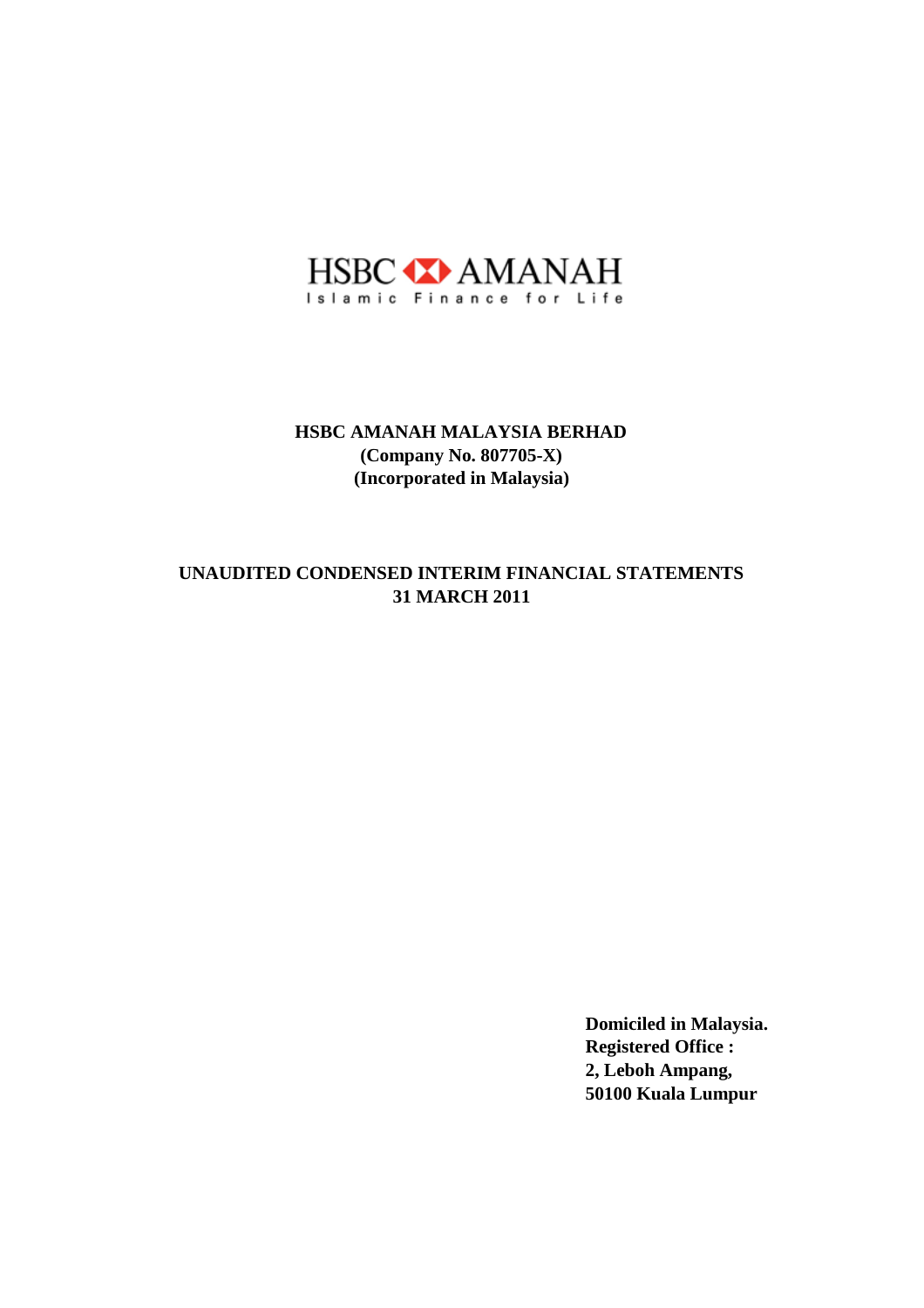### MANAGEMENT'S CERTIFICATION

I hereby certify that the attached unaudited condensed financial statements for the financial period 31 March 2011 have been prepared from the Bank's accounting and other records and that they are in accordance with the requirements of FRS134. Interim Financial Reporting and the Circular on the Application of FRS and Revised Financial Reporting Requirements for Islamic Banks issued by Bank Negara Malaysia in 2010.

BALDEV SINGH

Shief Financial Officer

Date: 20 April 2011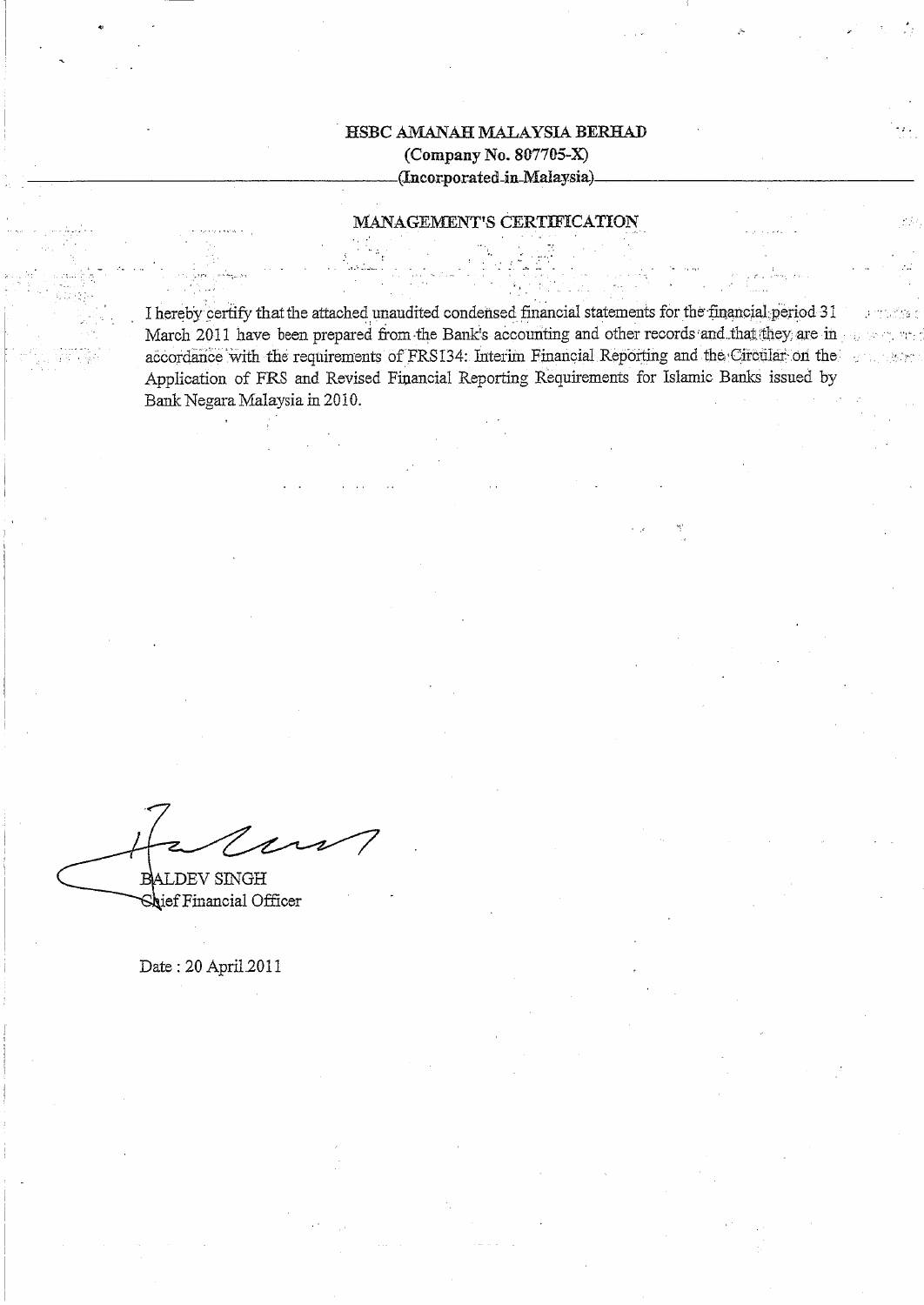# **UNAUDITED CONDENSED STATEMENT OF FINANCIAL POSITION AS AT 31 MARCH 2011**

|                                              |             | 31 Mar 2011   | 31 Dec 2010   |
|----------------------------------------------|-------------|---------------|---------------|
|                                              | <b>Note</b> | <b>RM'000</b> | <b>RM'000</b> |
| <b>Assets</b>                                |             |               |               |
| Cash and short-term funds                    | 10          | 1,640,917     | 1,508,998     |
| Financial Assets Held-for-Trading            | 11          | 142,592       | 148,006       |
| Financial Investments Available-for-Sale     | 12          | 325,731       | 330,665       |
| Financing and advances                       | 13          | 4,922,976     | 4,636,276     |
| Other assets                                 | 15          | 78,957        | 59,035        |
| Statutory deposits with Bank Negara Malaysia |             | 39,529        | 34,729        |
| Equipment                                    |             | 15,959        | 16,425        |
| Intangible assets                            |             | 877           | 1,499         |
| Deferred tax assets                          |             | 19,310        | 18,002        |
| <b>Total Assets</b>                          |             | 7,186,848     | 6,753,635     |
| <b>Liabilities</b>                           |             |               |               |
| Deposits from customers                      | 16          | 4,076,026     | 3,782,536     |
| Deposits and placements of banks             |             |               |               |
| and other financial institutions             | 17          | 2,186,263     | 2,084,599     |
| Bills and acceptances payable                |             | 5,343         | 5,531         |
| Other liabilities                            | 18          | 104,552       | 92,005        |
| Provision for taxation and zakat             |             | 8,077         | 4,448         |
| <b>Total Liabilities</b>                     |             | 6,380,261     | 5,969,119     |
| <b>Shareholders' Equity</b>                  |             |               |               |
| Share capital                                |             | 50,000        | 50,000        |
| Reserves                                     |             | 756,587       | 734,516       |
| <b>Total Shareholders' Equity</b>            |             | 806,587       | 784,516       |
| Total Liabilities and Shareholders' Equity   |             | 7,186,848     | 6,753,635     |
| Commitments and Contingencies                | 26          | 2,201,903     | 1,823,148     |

*The unaudited condensed interim financial statements should be read in conjunction with the audited financial statements of the Bank for the financial year ended 31 December 2010 and the accompanying explanatory notes on pages 5 to 21 attached to the unaudited condensed interim financial statements.*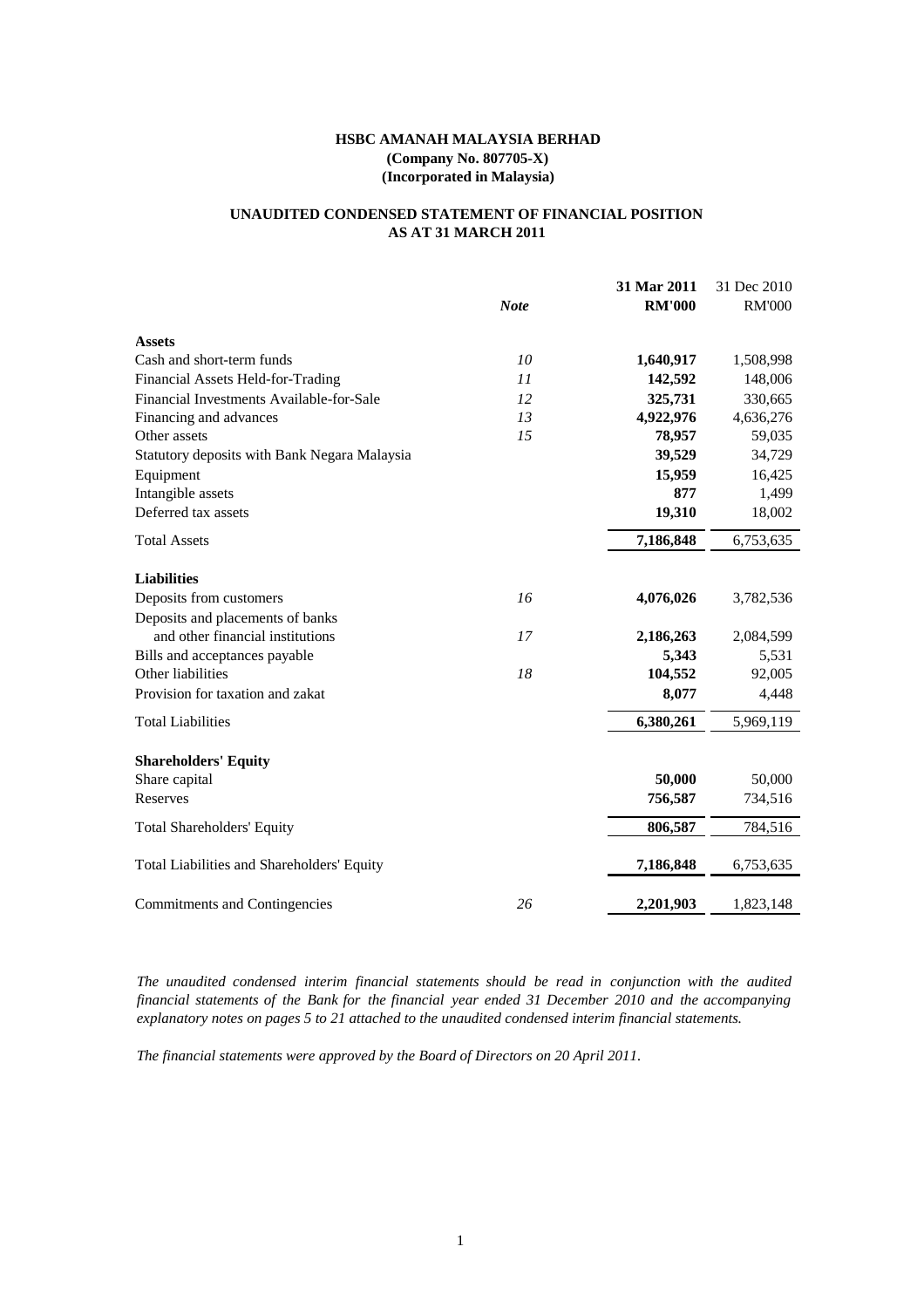### **FOR THE FINANCIAL PERIOD ENDED 31 MARCH 2011 UNAUDITED CONDENSED STATEMENT OF COMPREHENSIVE INCOME**

|                                                                                  |             | <b>Year-To-Date Ended</b> |               |
|----------------------------------------------------------------------------------|-------------|---------------------------|---------------|
|                                                                                  |             | 31 Mar 2011               | 31 Mar 2010   |
|                                                                                  | <b>Note</b> | <b>RM'000</b>             | <b>RM'000</b> |
| Income derived from investment of                                                |             |                           |               |
| depositors' funds and others                                                     | 19          | 93,679                    | 68,053        |
| Income derived from investment of                                                |             |                           |               |
| shareholders' funds                                                              | 20          | 23,337                    | 19,700        |
| Impairment losses on financing                                                   | 21          | (21,215)                  | (11, 195)     |
| Total distributable income                                                       |             | 95,801                    | 76,558        |
| Income attributable to depositors                                                | 22          | (31, 355)                 | (17, 336)     |
| Total net income                                                                 |             | 64,446                    | 59,222        |
| Personnel expenses                                                               | 23          | (8,029)                   | (5,640)       |
| Other overheads and expenditures                                                 | 24          | (27, 654)                 | (31,902)      |
| Profit before income tax expense                                                 |             | 28,763                    | 21,680        |
| Income tax expense                                                               |             | (6, 413)                  | (4, 415)      |
| Profit for the period                                                            |             | 22,350                    | 17,265        |
| Other comprehensive income<br>Net loss on revaluation of                         |             |                           |               |
| financial investments available-for-sale<br>Income tax relating to components of |             | (371)                     | (1,245)       |
| other comprehensive income                                                       |             | 92                        | (92)          |
| Other comprehensive income for the<br>period, net of tax                         |             | (279)                     | (1, 337)      |
| Total comprehensive income for the period                                        |             | 22,071                    | 15,928        |
| Basic earnings per RM0.50 ordinary share                                         |             | 22.4 sen                  | 17.3 sen      |
|                                                                                  |             |                           |               |

The unaudited condensed interim financial statements should be read in conjunction with the audited financial statements of the Bank for the financial year ended 31 December 2010 and the accompanying explanatory notes on pages 5 to 21 attached *to the unaudited condensed interim financial statements.*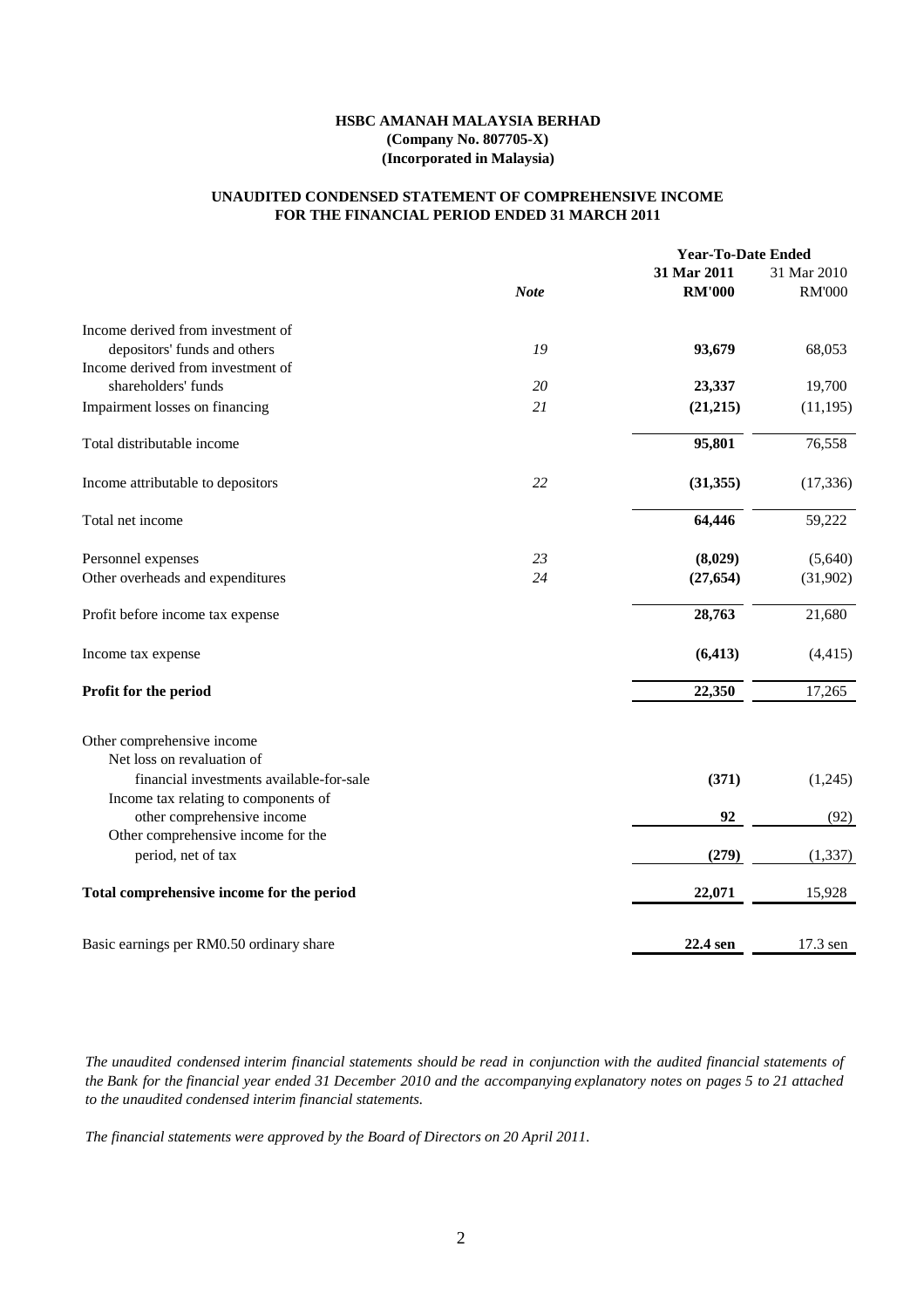#### **UNAUDITED CONDENSED STATEMENT OF CHANGES IN EQUITY FOR THE FINANCIAL PERIOD ENDED 31 MARCH 2011**

|                                                      |                          |                | Non-distributable        | Available-    | <b>Distributable</b> |               |
|------------------------------------------------------|--------------------------|----------------|--------------------------|---------------|----------------------|---------------|
|                                                      | <b>Share</b>             | <b>Share</b>   | <i>Statutory</i>         | for-sale      | Retained             | Total         |
|                                                      | capital                  | premium        | reserve                  | reserve       | profits              |               |
|                                                      | <b>RM'000</b>            | <b>RM'000</b>  | <b>RM'000</b>            | <b>RM'000</b> | <b>RM'000</b>        | <b>RM'000</b> |
| 2010                                                 |                          |                |                          |               |                      |               |
| Balance as at 1 January 2010, as previously stated   | 50,000                   | 610,000        | 40,104                   | 437           | 40,103               | 740,644       |
| - effect of adopting FRS 139                         |                          |                |                          |               | 43                   | 43            |
| Balance as at 1 January 2010, restated               | 50,000                   | 610,000        | 40,104                   | 437           | 40,146               | 740,687       |
| Total comprehensive income for the period            |                          |                |                          |               |                      |               |
| Net profit for the period                            |                          |                |                          |               | 17,265               | 17,265        |
| Other comprehensive income, net of income tax        |                          |                |                          |               |                      |               |
| Net unrealised losses on revaluation of              |                          |                |                          |               |                      |               |
| financial investments available-for-sale, net of tax |                          |                | $\overline{\phantom{a}}$ | (1, 337)      |                      | (1, 337)      |
| Total other comprehensive income                     | $\overline{\phantom{a}}$ | $\sim$         | $\overline{\phantom{a}}$ | (1, 337)      |                      | (1, 337)      |
| Total comprehensive income for the period            |                          |                |                          | (1, 337)      | 17,265               | 15,928        |
| Balance as at 31 March 2010                          | 50,000                   | 610,000        | 40,104                   | (900)         | 57,411               | 756,615       |
| 2011                                                 |                          |                |                          |               |                      |               |
| Balance as at 1 January 2011                         | 50,000                   | 610,000        | 50,000                   | (136)         | 74,652               | 784,516       |
| Total comprehensive income for the period            |                          |                |                          |               |                      |               |
| Net profit for the period                            |                          |                |                          |               | 22,350               | 22,350        |
| Other comprehensive income, net of income tax        |                          |                |                          |               |                      |               |
| Net unrealised losses on revaluation of              |                          |                |                          |               |                      |               |
| financial investments available-for-sale, net of tax | $\blacksquare$           | $\blacksquare$ | $\blacksquare$           | (279)         |                      | (279)         |
| Total other comprehensive income                     | $\blacksquare$           | $\blacksquare$ | $\blacksquare$           | (279)         |                      | (279)         |
| Total comprehensive income for the period            |                          |                |                          | (279)         | 22,350               | 22,071        |
| Balance as at 31 March 2011                          | 50,000                   | 610,000        | 50,000                   | (415)         | 97,002               | 806,587       |

The unaudited condensed interim financial statements should be read in conjunction with the audited financial statements of the Bank for the financial year ended 31 December *2010 and the accompanying explanatory notes on pages 5 to 21 attached to the unaudited condensed interim financial statements.*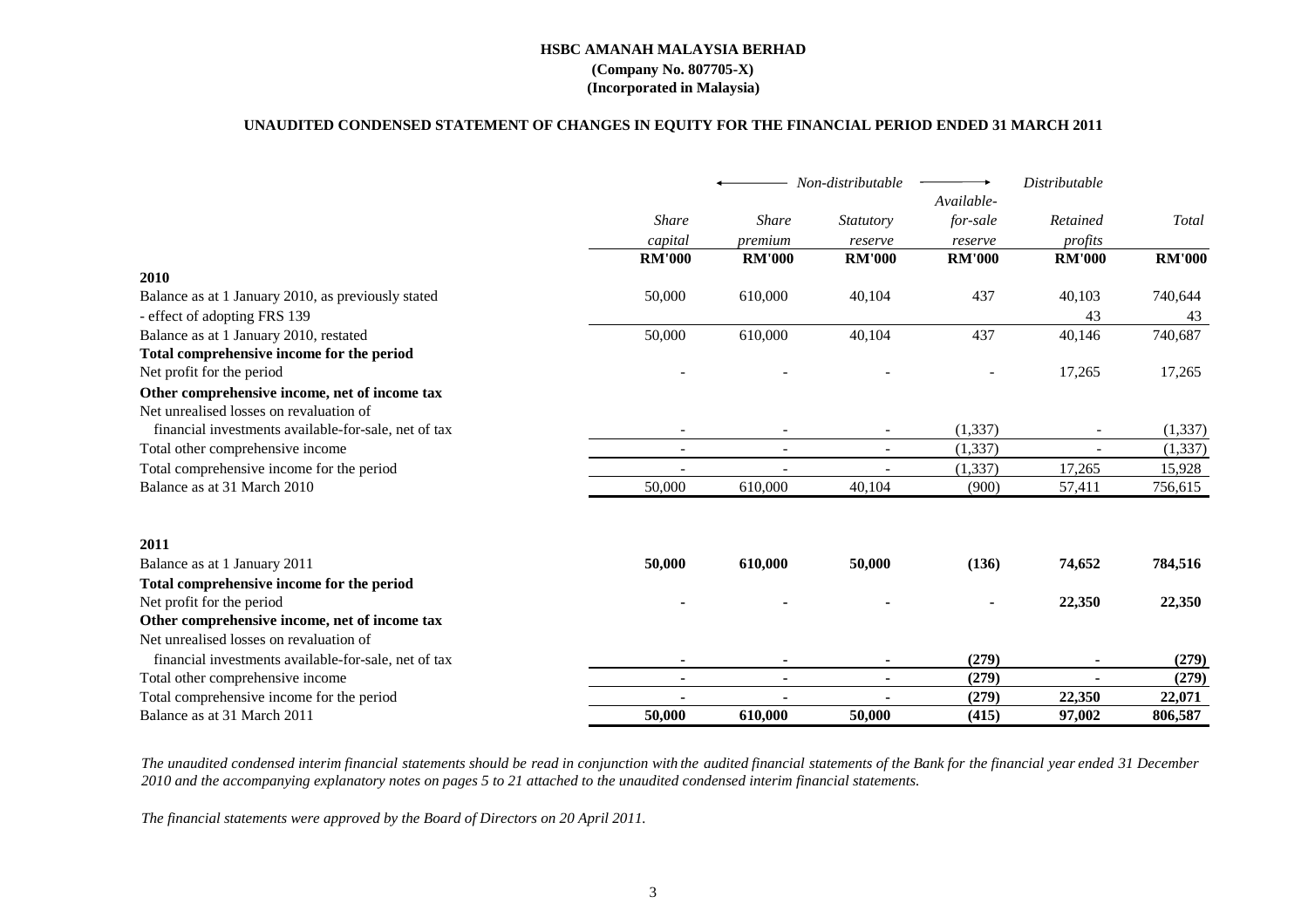### **FOR THE FINANCIAL PERIOD ENDED 31 MARCH 2011 UNAUDITED CONDENSED STATEMENT OF CASH FLOWS**

|                                                      | 31 Mar 2011   | 31 Mar 2010   |
|------------------------------------------------------|---------------|---------------|
|                                                      | <b>RM'000</b> | <b>RM'000</b> |
| Profit before income tax expense                     | 28,763        | 21,680        |
| Adjustments for non-operating and non-cash items     | 1,935         | 896           |
| Operating profit before working capital changes      | 30,698        | 22,576        |
| Changes in working capital:                          |               |               |
| Net changes in operating assets                      | (306, 019)    | (71, 799)     |
| Net changes in operating liabilities                 | 407,524       | 174,898       |
| Income tax paid                                      | (4,000)       | (4,666)       |
| Net cash generated from operating activities         | 128,203       | 121,009       |
| Net cash used in investing activities                | 3,716         | 59,470        |
| Net changes in cash and cash equivalents             | 131,919       | 180,479       |
| Cash and cash equivalents at beginning of the period | 1,508,998     | 687,308       |
| Cash and cash equivalents at end of the period       | 1,640,917     | 867,787       |
| Analysis of cash and cash equivalents                |               |               |
| Cash and short-term funds                            | 1,640,917     | 867,787       |

The unaudited condensed interim financial statements should be read in conjunction with the audited financial statements of the Bank for the financial year ended 31 December 2010 and the accompanying explanatory notes on pages 5 to 21 attached *to the unaudited condensed interim financial statements.*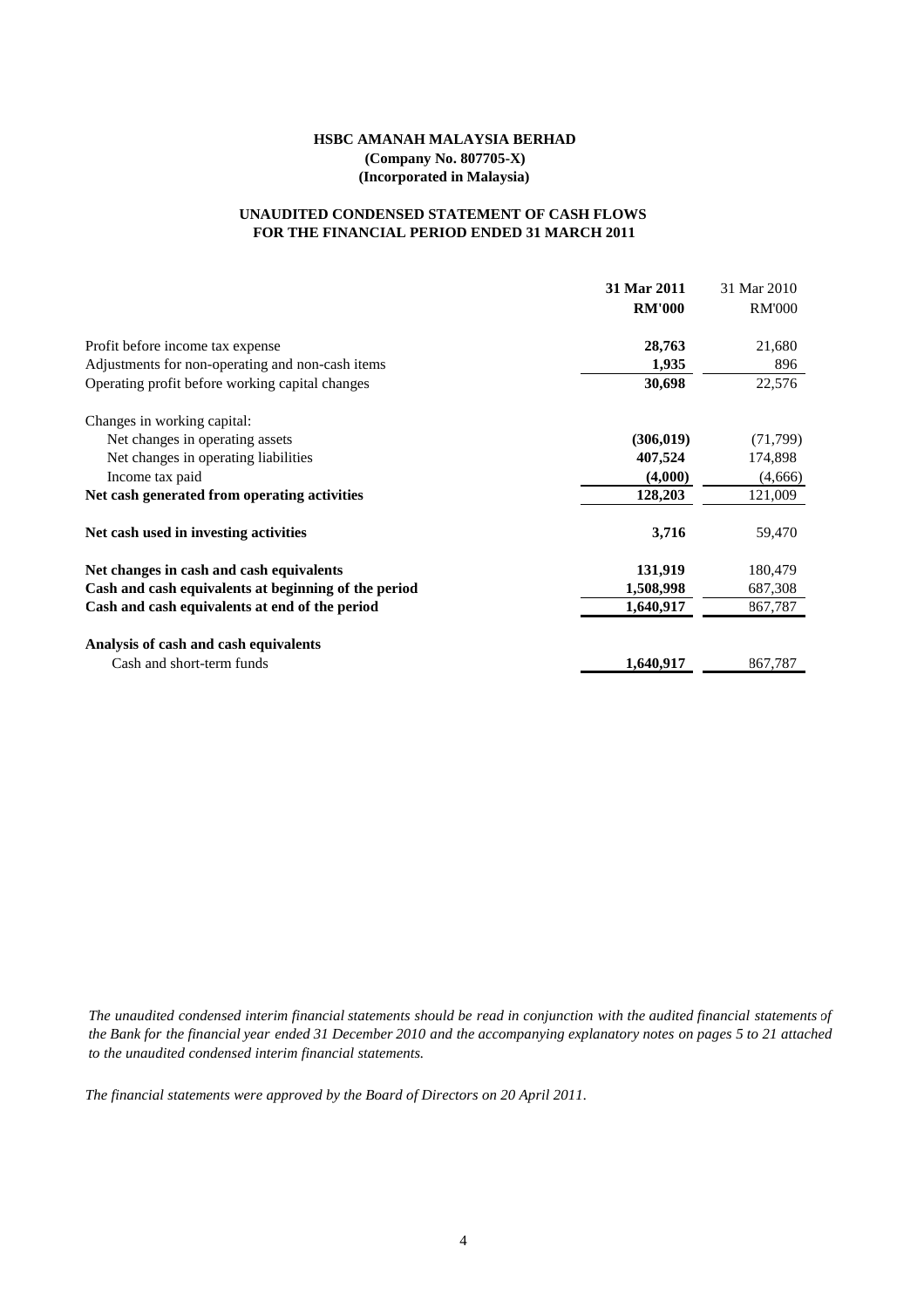### **EXPLANATORY NOTES TO THE INTERIM FINANCIAL STATEMENTS AS AT 31 MARCH 2011**

#### **1 General Information**

HSBC Amanah Malaysia Berhad ("the Bank") incorporated on 26 February 2008, is a licensed Islamic Bank under the Islamic Banking Act, 1983. The registered office of the Bank is at No. 2, Leboh Ampang, 50100 Kuala Lumpur.

The principal activities of the Bank are Islamic banking and related financial services.

There were no significant changes in these activities during the financial period.

#### **2 Basis of Preparation**

The unaudited condensed interim financial statements for the first quarter ended 31 March 2011 have been prepared in accordance with the requirements of FRS 134: Interim Financial Reporting issued by the Malaysian Accounting Standards Board ("MASB") as modified by Bank Negara Malaysia's ("BNM") guidelines and the principles of Shariah.

The unaudited condensed interim financial statements do not include all of the information required for the full annual financial statements, and should be read in conjunction with the audited financial statements of the bank as at and for the financial year ended 31 December 2010. The explanatory notes attached in the unaudited condensed interim financial statements provide an explanation of events and transactions that are significant for an understanding of the changes in the financial position and performance of the Bank since the financial year ended 31 December 2010.

All other significant accounting policies and methods of computation applied in the unaudited condensed interim financial statements are consistent with those adopted in the most recent audited annual financial statements for the year ended 31 December 2010, except for the adoption of the following FRSs, amendments to FRSs, Issues Committee ("IC") Interpretations and Technical Release ("TR").

| <b>FRSs</b> / Interpretations                                              | <b>Effective Date</b> |
|----------------------------------------------------------------------------|-----------------------|
| - FRS 1, First time Adoption of Financial Reporting Standards              | 1 Jul 2010            |
| - FRS 3, Business Combinations                                             | 1 Jul 2010            |
| - FRS 127, Consolidated and Separate Financial Statements                  | 1 Jul 2010            |
| - IC Interpretation 12, Service Concession Arrangements                    | 1 Jul 2010            |
| - IC Interpretation 16, Hedges of a Net Investment in a Foreign Operation  | 1 Jul 2010            |
| - IC Interpretation 17, Distribution of Non-cash Assets to Owners          | 1 Jul 2010            |
| - IC Interpretation 18, Transfer of Assets from Customers                  | 1 Jan 2011            |
| - Amendments to FRS 1, First Time Adoption of Financial Reporting          |                       |
| Standards – Limited Exemption from Comparative FRS 7 Disclosures for       |                       |
| First-time Adopters and Additional Exemptions for First-time Adopters      | 1 Jan 2011            |
| - Amendments to FRS 2, Share-based Payment IC                              | 1 Jul 2010            |
| - Amendments to FRS 2, Group Cash-settled Share-based Payment Transactions |                       |
| - Amendments to FRS 5, Non-current Assets held for Sale and Discontinued   |                       |
| Operations                                                                 | 1 Jul 2010            |
| - Amendments to FRS 7, Financial Instruments: Disclosures – Improving      |                       |
| Disclosures about Financial Instruments                                    | 1 Jan 2011            |
| - Amendments to FRS 138, Intangible Assets                                 | 1 Jul 2010            |
| - Amendments to IC Interpretation 9, Reassessment of Embedded Derivatives  | 1 Jul 2010            |
| - Improvements to FRSs (2010)                                              | 1 Jan 2010            |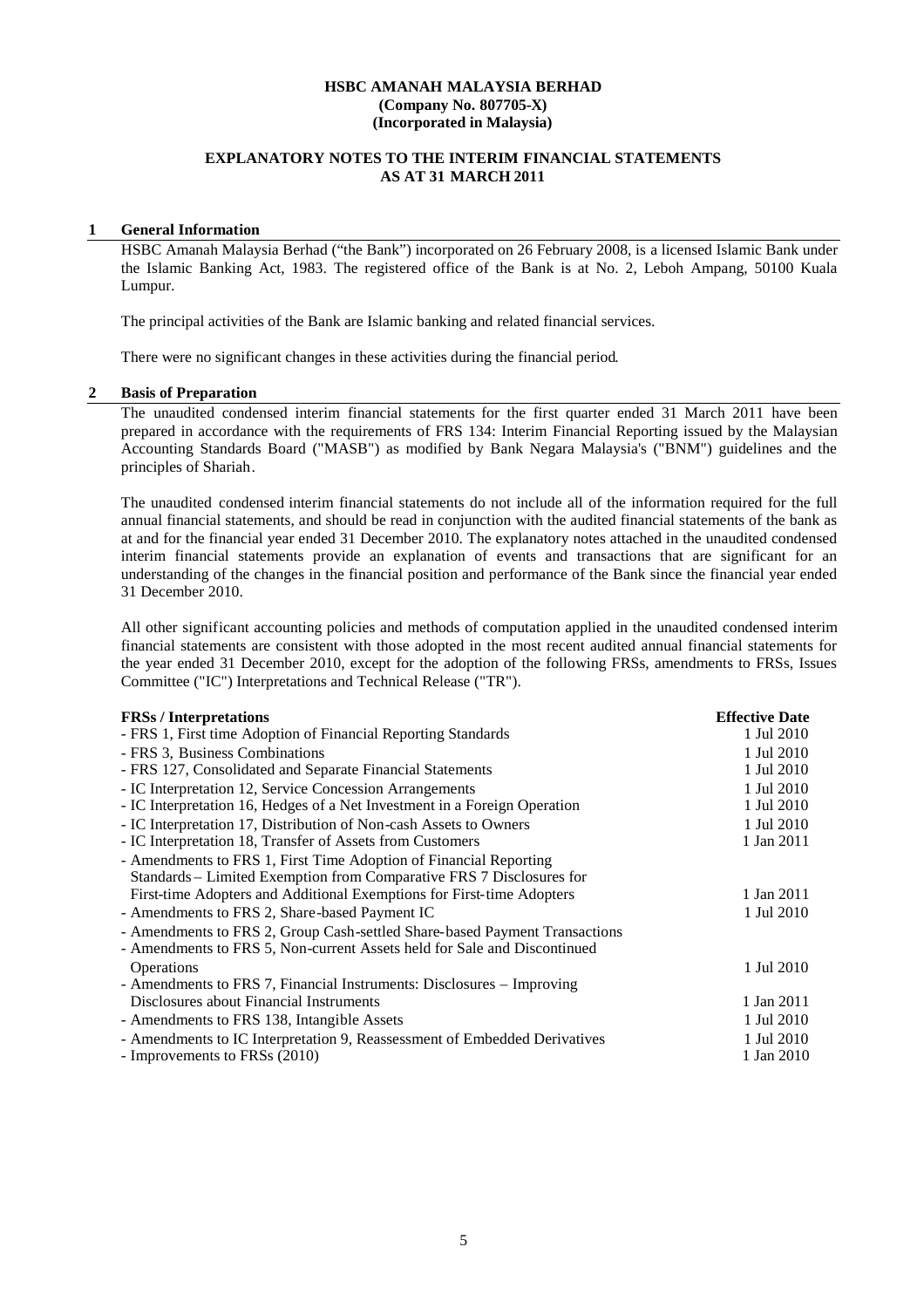#### **2 Basis of Preparation (Cont'd)**

| <b>FRSs</b> / Interpretations                                                  | <b>Effective Date</b> |
|--------------------------------------------------------------------------------|-----------------------|
| - Amendments to FRS 132, Financial Instruments : Presentation – Classification | 1 Mar 2010            |
| of Rights Issues<br>- TR-i 4: Shariah Compliant Sale Contracts                 | 1 Jan 2011            |
|                                                                                |                       |

The adoption of the remaining FRSs, amendments to FRSs, IC Interpretations and TR did not have any material impact on the financial results of the Bank.

The Bank has not applied the following accounting standards, amendments and interpretations that have been issued by the MASB as they are either not applicable or not yet effective for the Bank.

| <b>FRSs</b> / Interpretations                                                       | <b>Effective Date</b> |
|-------------------------------------------------------------------------------------|-----------------------|
| - FRS 124, Related Party Disclosures (revised)                                      | 1 Jan 2012            |
| - IC Interpretation 15, Agreements for the Construction of Real Estate              | 1 Jan 2012            |
| - IC Interpretation 19, Extinguishing Financial Liabilities with Equity Instruments | 1 Jul 2011            |
| - Amendments to IC Interpretation 14, Prepayments of a Minimum Funding              |                       |
| Requirement                                                                         | 1 Jul 2011            |

The new requirements above take effect for the annual periods beginning on or after 1 July 2011, except for FRS 124 and IC Interpretation 15 which applies for annual periods beginning on or after 1 January 2012. IC Interpretation 15 is not expected to have any impact on the financial statements of the Bank as it is not relevant to the operations of the Bank.

The initial applications of the other standards, amendments and interpretations are not expected to have any material impact on the financial statements of the Bank.

#### **3 Auditors' Report On Preceding Annual Financial Statements**

The audit report on the audited financial statements for the financial year ended 31 December 2010 was not subject to any qualification.

#### **4 Seasonality or Cyclical Factors**

The business operations of the Bank are not subject to material seasonal or cyclical fluctuations.

#### **5 Unusual Items Due to Their Nature, Size or Incidence**

There were no unusual items affecting assets, liabilities, equity, net income or cash flows of the Bank for the financial period ended 31 March 2011.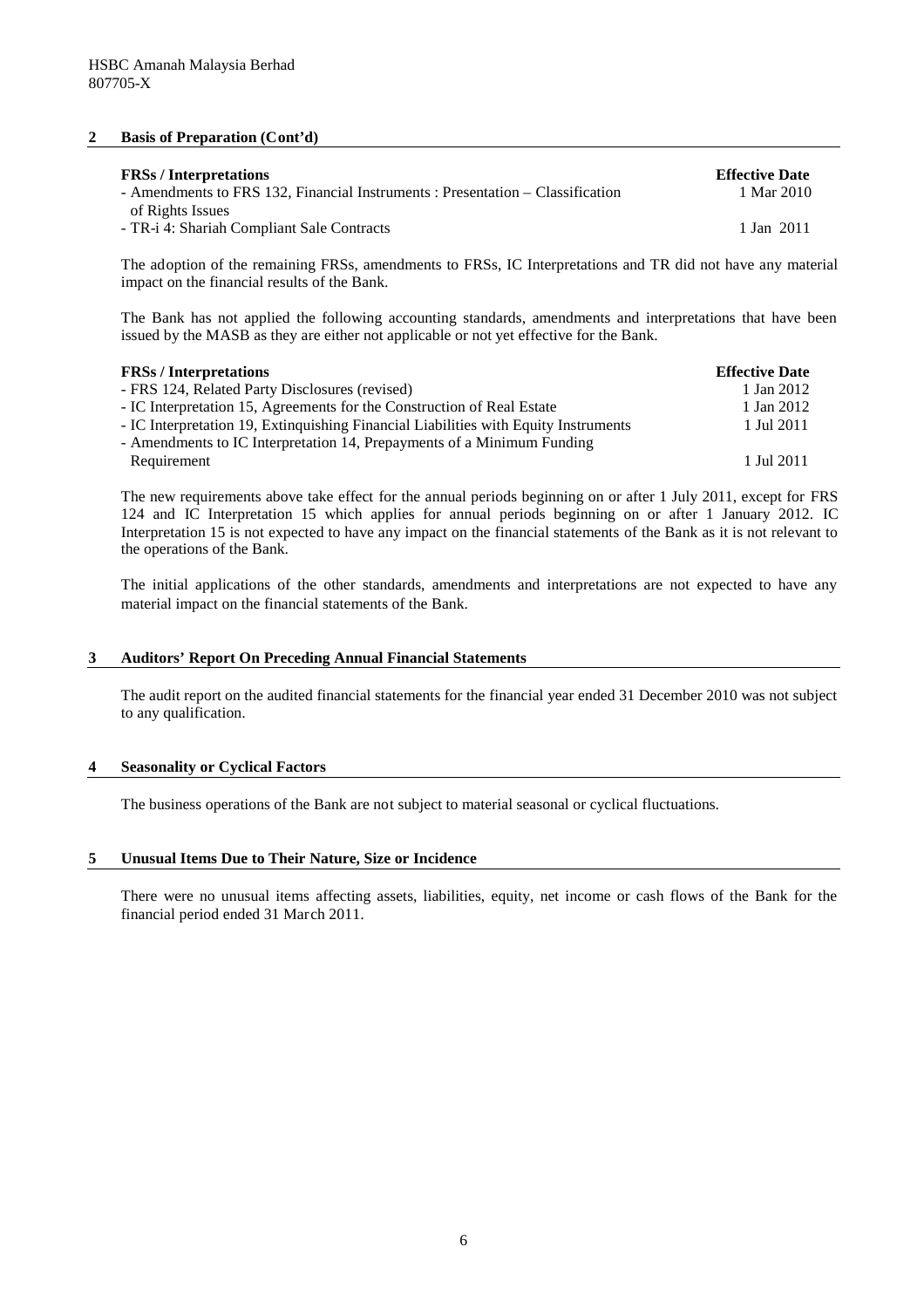#### **6 Changes in Estimates**

There were no material changes in estimates of amounts reported in prior financial year that have a material effect on the financial results and position of the Bank for the financial period ended 31 March 2011.

#### **7 Debt and Equity Securities**

There were no issuances, cancellations, repurchases, resale or repayment of debt and equity securities during the financial period ended 31 March 2011.

#### **8 Dividend**

No dividend was declared nor paid during the financial period ended 31 March 2011.

#### **9 Significant Events**

There were no material events subsequent to the balance sheet date that requires disclosure or adjustments to the unaudited condensed interim financial statements.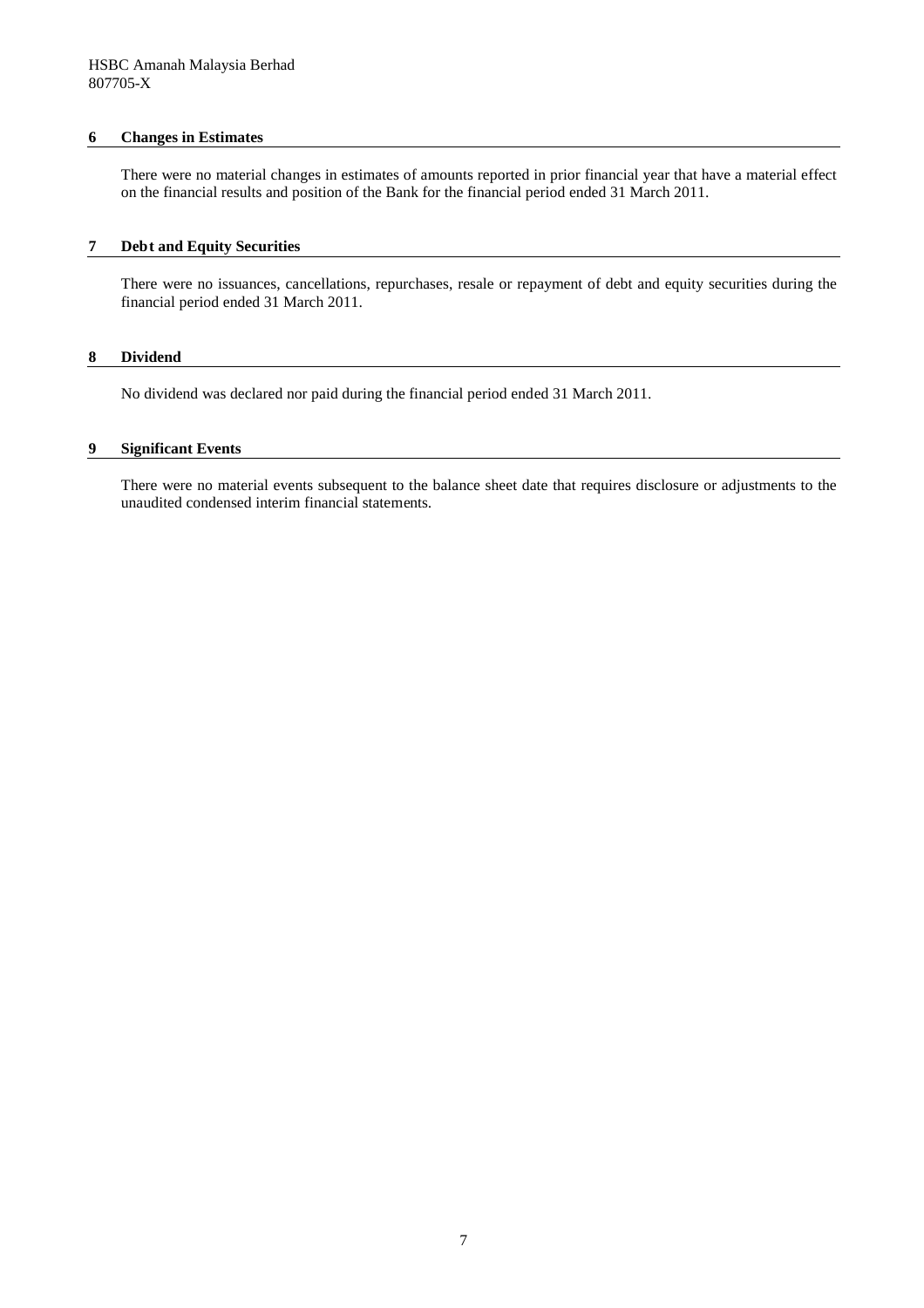# **10 Cash and Short-Term Funds**

|    |                                                                                  | 31 Mar 2011   | 31 Dec 2010   |
|----|----------------------------------------------------------------------------------|---------------|---------------|
|    |                                                                                  | <b>RM'000</b> | <b>RM'000</b> |
|    |                                                                                  |               |               |
|    | Cash and balances with banks and other financial institutions                    | 69,517        | 28,217        |
|    | Money at call and interbank placements                                           |               |               |
|    | maturing within one month                                                        | 1,571,400     | 1,480,781     |
|    |                                                                                  | 1,640,917     | 1,508,998     |
|    |                                                                                  |               |               |
|    |                                                                                  |               |               |
| 11 | <b>Financial Assets Held-for-Trading</b>                                         |               |               |
|    |                                                                                  | 31 Mar 2011   | 31 Dec 2010   |
|    |                                                                                  | <b>RM'000</b> | <b>RM'000</b> |
|    | At fair value                                                                    |               |               |
|    | Money market instruments:                                                        |               |               |
|    | Malaysian Government treasury bills                                              | 119,063       | 64,360        |
|    | Malaysian Government Islamic bonds                                               | 23,529        | 58,552        |
|    |                                                                                  |               |               |
|    | Unquoted securities:                                                             |               |               |
|    | Private debt securities                                                          |               | 25,094        |
|    |                                                                                  | 142,592       | 148,006       |
|    |                                                                                  |               |               |
|    |                                                                                  |               |               |
| 12 | <b>Financial Investments Available-for-Sale</b>                                  |               |               |
|    |                                                                                  | 31 Mar 2011   | 31 Dec 2010   |
|    | At fair value                                                                    | <b>RM'000</b> | <b>RM'000</b> |
|    | Money market instruments:                                                        |               |               |
|    | Malaysian Government Islamic bonds                                               | 295,730       | 296,161       |
|    | Negotiable instruments of deposit                                                | 30,001        | 30,002        |
|    | Bankers' acceptance and Islamic accepted bills                                   |               | 4,502         |
|    |                                                                                  | 325,731       | 330,665       |
|    |                                                                                  |               |               |
|    | The maturity structure of money market instruments held as financial investments |               |               |
|    | available-for-sale is as follows:                                                |               |               |
|    | Maturing within one year                                                         | 30,001        | 34,504        |
|    | More than one year to three years                                                | 295,730       | 296,161       |
|    |                                                                                  | 325,731       | 330,665       |
|    |                                                                                  |               |               |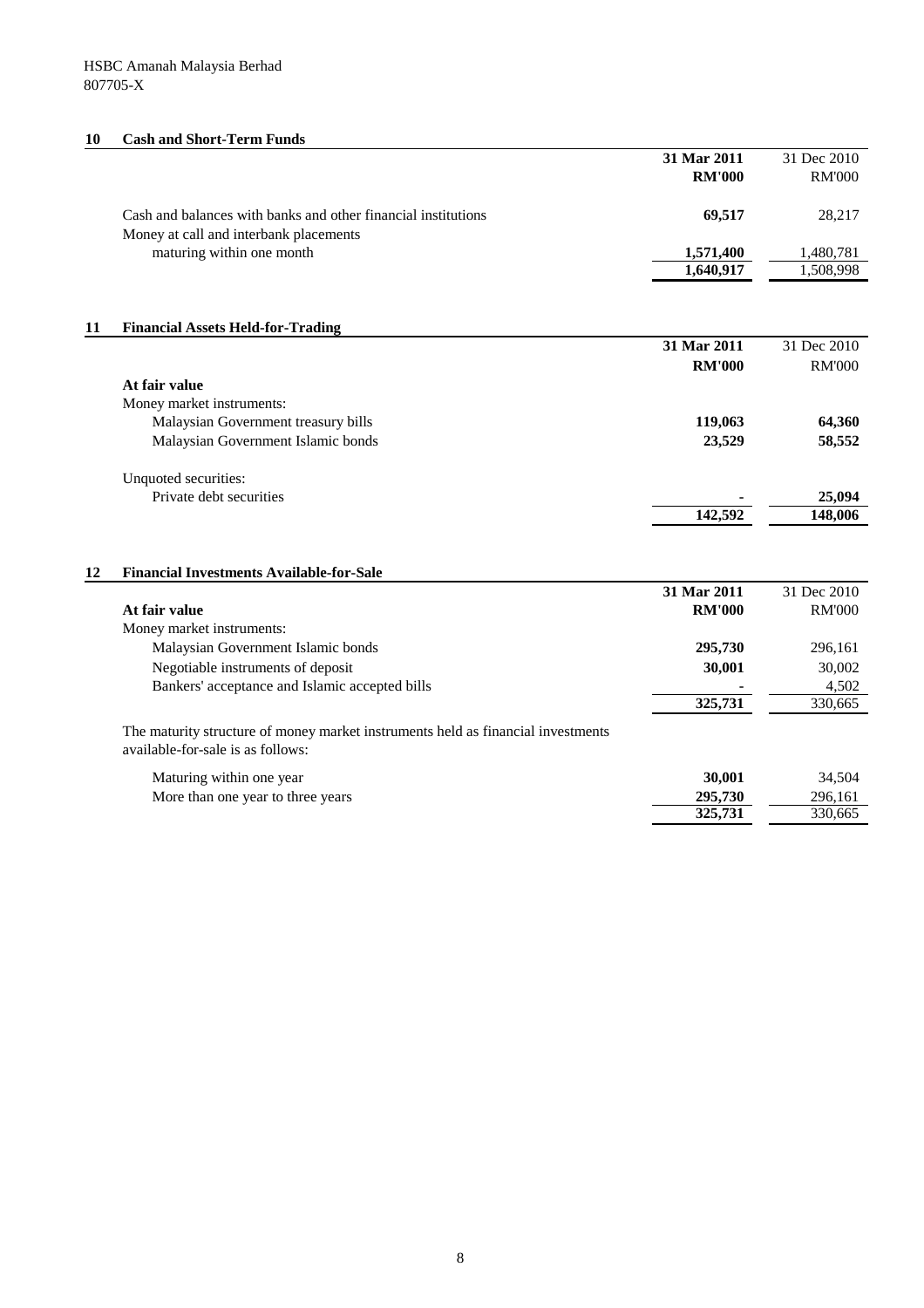#### **13 Financing And Advances**

#### **(i) By type**

|       |                                              | 31 Mar 2011<br><b>RM'000</b> | 31 Dec 2010<br><b>RM'000</b> |
|-------|----------------------------------------------|------------------------------|------------------------------|
|       | Cash line                                    | 24,208                       | 14,502                       |
|       | Term financing                               |                              |                              |
|       | House financing                              | 543,361                      | 460,173                      |
|       | Hire purchase receivables                    | 192,975                      | 176,381                      |
|       | Lease receivables                            | 173                          | 187                          |
|       | Other term financing                         | 3,204,674                    | 3,134,643                    |
|       | Trust receipts                               | 6,251                        | 704                          |
|       | Claims on customers under acceptance credits | 803,323                      | 758,077                      |
|       | Staff financing                              | 10,834                       | 9,332                        |
|       | Credit/charge cards                          | 271,480                      | 261,517                      |
|       | Revolving credit                             | 50,478                       |                              |
|       |                                              | 5,107,757                    | 4,815,516                    |
|       | Less: Unearned income                        | (63,880)                     | (66, 727)                    |
|       |                                              | 5,043,877                    | 4,748,789                    |
|       | Less: Allowance for impaired financing:      |                              |                              |
|       | - Collective allowances for impairment       | (75, 049)                    | (70, 655)                    |
|       | - Individual allowances for impairment       | (45, 852)                    | (41, 858)                    |
|       | Total net financing and advances             | 4,922,976                    | 4,636,276                    |
| (ii)  | By contract                                  |                              |                              |
|       |                                              | 31 Mar 2011                  | 31 Dec 2010                  |
|       |                                              | <b>RM'000</b>                | <b>RM'000</b>                |
|       | Bai Bithaman Ajil (deferred payment sale)    | 742,061                      | 762,967                      |
|       | Ijarah (lease)                               | 161                          | 173                          |
|       | Ijarah Thumma Al-Bai (AITAB) (hire purchase) | 176,094                      | 161,735                      |
|       | Murabahah (cost-plus)                        | 1,430,351                    | 1,410,169                    |
|       | Musharakah (profit and loss sharing)         | 689,789                      | 552,958                      |
|       | Bai Al-Inah (sell and buy back)              | 1,267,962                    | 1,234,198                    |
|       | Bai Al-Dayn (sale of debt)                   | 305,155                      | 267,797                      |
|       | Ujrah (fee-based)                            | 432,301                      | 358,786                      |
|       | Qard (benevolent financing)                  | 3                            | 6                            |
|       |                                              | 5,043,877                    | 4,748,789                    |
| (iii) | By type of customer                          |                              |                              |
|       |                                              | 31 Mar 2011                  | 31 Dec 2010                  |
|       |                                              | <b>RM'000</b>                | <b>RM'000</b>                |
|       | Domestic non-bank financial institutions     |                              | 78                           |
|       | Domestic business enterprises                |                              |                              |
|       | - Small medium enterprises                   | 963,430                      | 942,457                      |
|       | - Others                                     | 1,683,246                    | 1,562,294                    |
|       | Government and statutory bodies              | 26,295                       | 25,443                       |
|       | Individuals                                  | 2,103,466                    | 1,969,341                    |
|       | Other domestic entities                      | 3,432                        | 3,614                        |
|       | Foreign entities                             | 264,008                      | 245,562                      |
|       |                                              | 5,043,877                    | 4,748,789                    |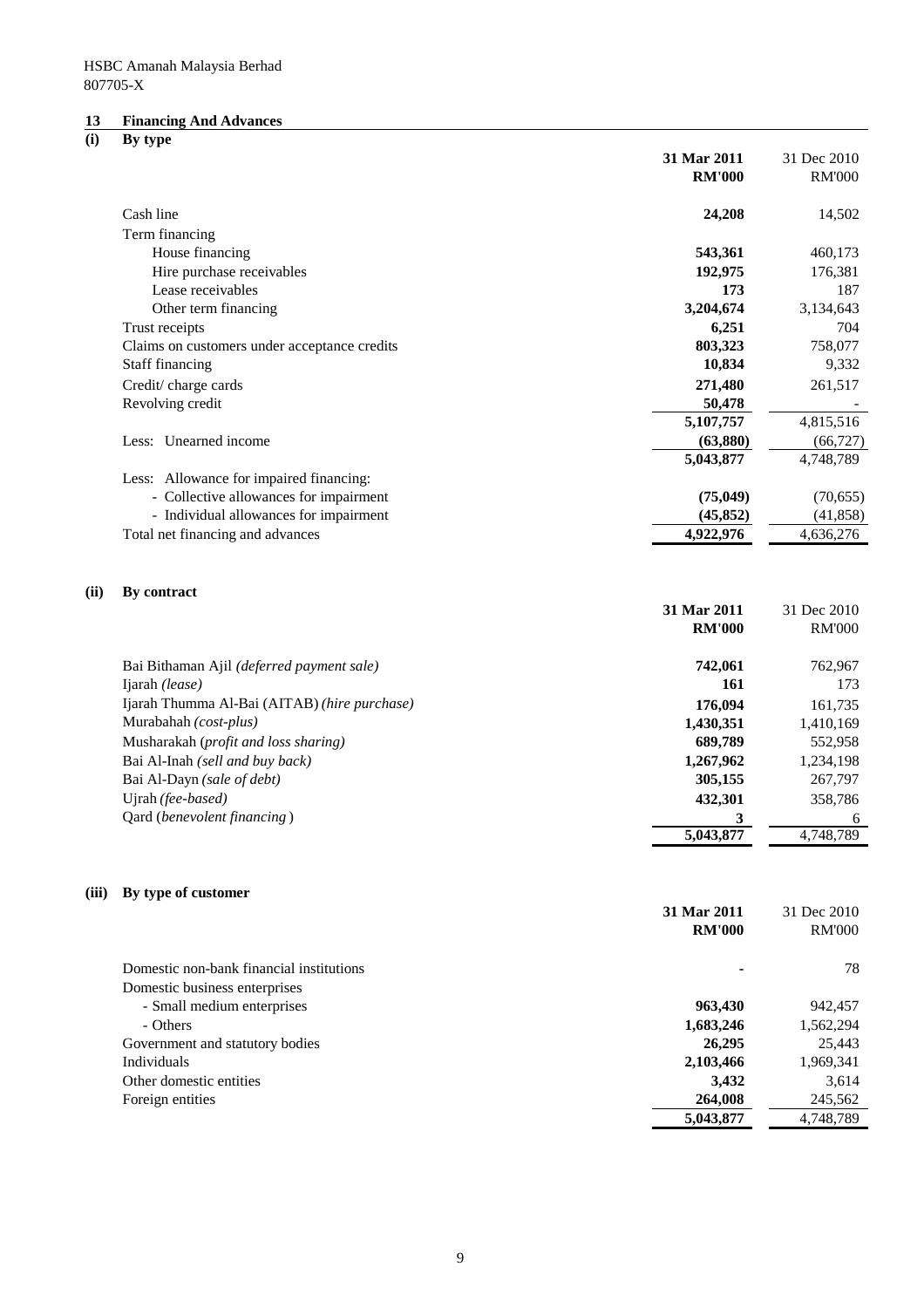#### **13 Financing And Advances (Cont'd)**

# **(iv) By profit rate sensitivity 31 Mar 2011** 31 Dec 2010 **RM'000** RM'000 Fixed rate House financing **18,882** 21,518<br>
Hire purchase receivables **176,094** 161,735 Hire purchase receivables **176,094** 176,094 Other financing **2,773,839** 2,717,503 Variable rate House financing **542,374** 448,763 Other financing **1,532,688** 1,399,270 **5,043,877** 4,748,789 **(v) By maturity structure 31 Mar 2011** 31 Dec 2010 **RM'000** RM'000 Maturing within one year **2,623,028** 2,483,534 More than one year to three years **658,501** 639,036 More than three years to five years **935,955** 935,955 Over five years **839,741** 690,264 **5,043,877** 4,748,789 **(vi) By sector 31 Mar 2011** 31 Dec 2010 **RM'000** RM'000 Agriculture, hunting, forestry & fishing **87,527** 97,788 Mining and quarrying **142,766** 138,104 Manufacturing **1,173,265** 1,090,858 Electricity, gas and water **8,500** 12,273 Construction **153,324** 80,790 Real estate **376,198** 323,738 Wholesale & retail trade, restaurants & hotels **177,331** 231,219 Transport, storage and communication **233,059 246,840** 233,059 Finance, insurance and business services **245,942** 233,414 Household - Retail **2,143,749** 2,000,719 Others **288,435** 306,827 **5,043,877** 4,748,789 **(vii) By purpose 31 Mar 2011** 31 Dec 2010 **RM'000** RM'000 Purchase of landed property: Residential **539,378** 455,611 Non-residential **28,039** 25,469 Purchase of securities **991** 1,019 Purchase of transport vehicles **1,761** 1,464 Purchase of fixed assets excluding land & building **81,709** 76,779 Consumption Credit **1,600,127** 1,541,544 Construction **153,324** 80,790 Working Capital **2,385,218** 2,323,025 Other Purpose 243,088 **5,043,877** 4,748,789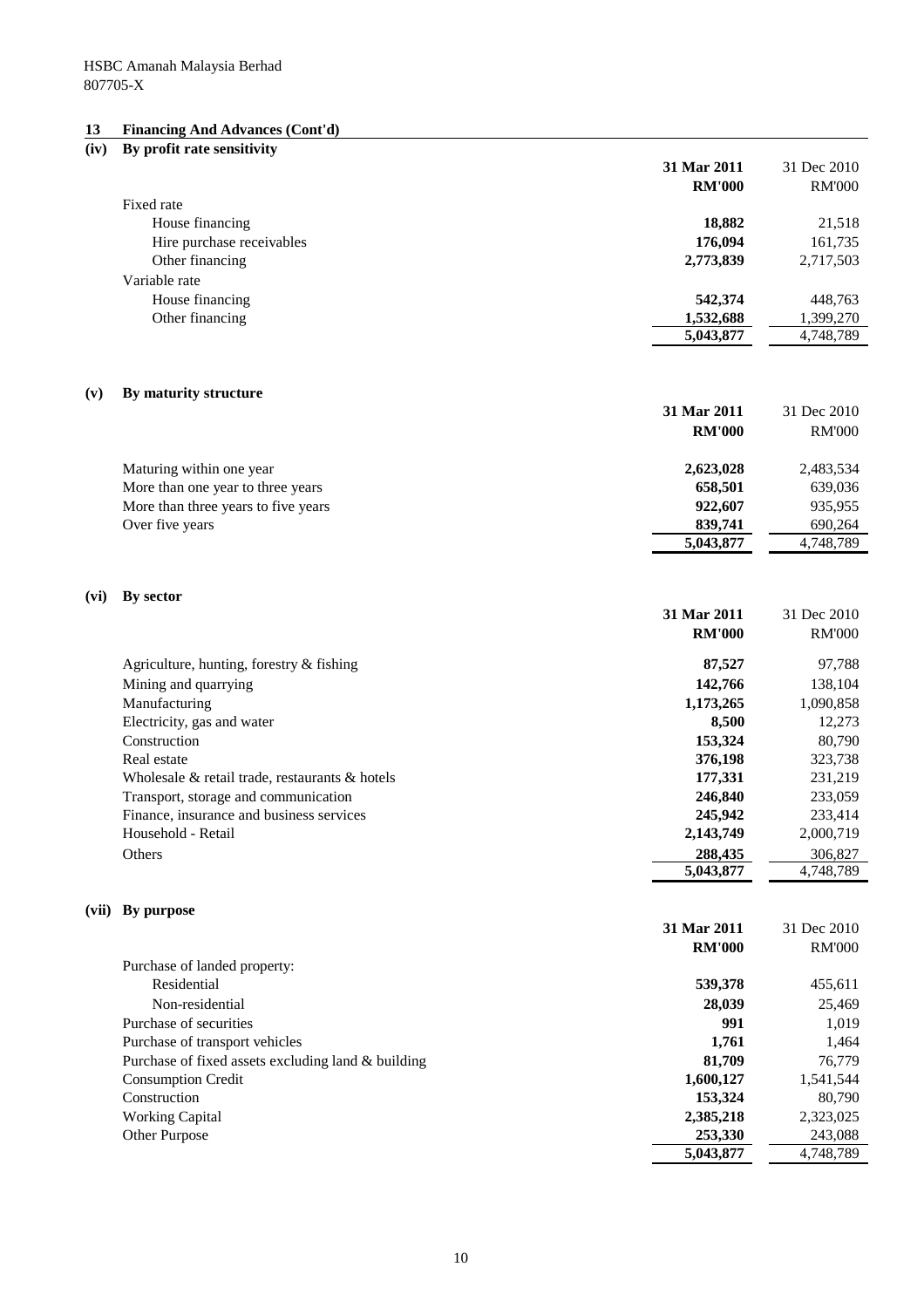#### **13 Financing And Advances (Cont'd)**

| (viii) By geographical distribution |               |               |
|-------------------------------------|---------------|---------------|
|                                     | 31 Mar 2011   | 31 Dec 2010   |
|                                     | <b>RM'000</b> | <b>RM'000</b> |
| Northern Region                     | 1,043,429     | 954,542       |
| Southern Region                     | 544,054       | 516,849       |
| Central Region                      | 3,064,356     | 2,861,233     |
| Eastern Region                      | 392,038       | 416,165       |
|                                     | 5,043,877     | 4,748,789     |

The Northern region consists of the states of Perlis, Kedah, Penang, Perak, Pahang, Kelantan and Terengganu.

The Southern region consists of the states of Johor, Malacca and Negri Sembilan.

The Central region consists of the states of Selangor and the Federal Territory of Kuala Lumpur.

The Eastern region consists of the states of Sabah, Sarawak and the Federal Territory of Labuan.

Concentration by location for financing and advances is based on the location of the customer.

### **14 Impaired Financing**

| (i) | Movements in impaired financing and advances  |               |               |
|-----|-----------------------------------------------|---------------|---------------|
|     |                                               | 31 Mar 2011   | 31 Dec 2010   |
|     |                                               | <b>RM'000</b> | <b>RM'000</b> |
|     | At beginning of period/year                   | 70.810        | 55,453        |
|     | Classified as impaired during the period/year | 29,258        | 96,333        |
|     | Reclassified as performing                    | (59)          | (1,456)       |
|     | Amount recovered                              | (5,080)       | (18, 785)     |
|     | Amount written off                            | (19,176)      | (66,250)      |
|     | Other movements                               | 1,515         | 5,515         |
|     | At end of period/year                         | 77.268        | 70,810        |
|     | Less: Individual allowances for impairment    | (45, 852)     | (41, 858)     |
|     | Net impaired financing and advances           | 31,416        | 28,952        |

#### **(ii) Movements in allowance for impaired financing**

|                                            | 31 Mar 2011<br><b>RM'000</b> | 31 Dec 2010<br><b>RM'000</b> |
|--------------------------------------------|------------------------------|------------------------------|
| <b>Collective allowance for impairment</b> |                              |                              |
| At beginning of period/year                | 70,655                       | 52,597                       |
| Made during the period/year                | 4,394                        | 18,988                       |
| Amount written back                        |                              | (930)                        |
| At end of period/year                      | 75,049                       | 70,655                       |
| Individual allowance for impairment        |                              |                              |
| At beginning of period/year                | 41,858                       | 35,383                       |
| - effect of adopting FRS 139               |                              | (43)                         |
| At beginning of period/year, restated      | 41,858                       | 35,340                       |
| Made during the period/year                | 19,959                       | 68,769                       |
| Amount recovered                           | (445)                        | (5,668)                      |
| Amount written off                         | (17, 025)                    | (61, 545)                    |
| Other movement                             | 1,505                        | 4,962                        |
| At end of period/year                      | 45,852                       | 41,858                       |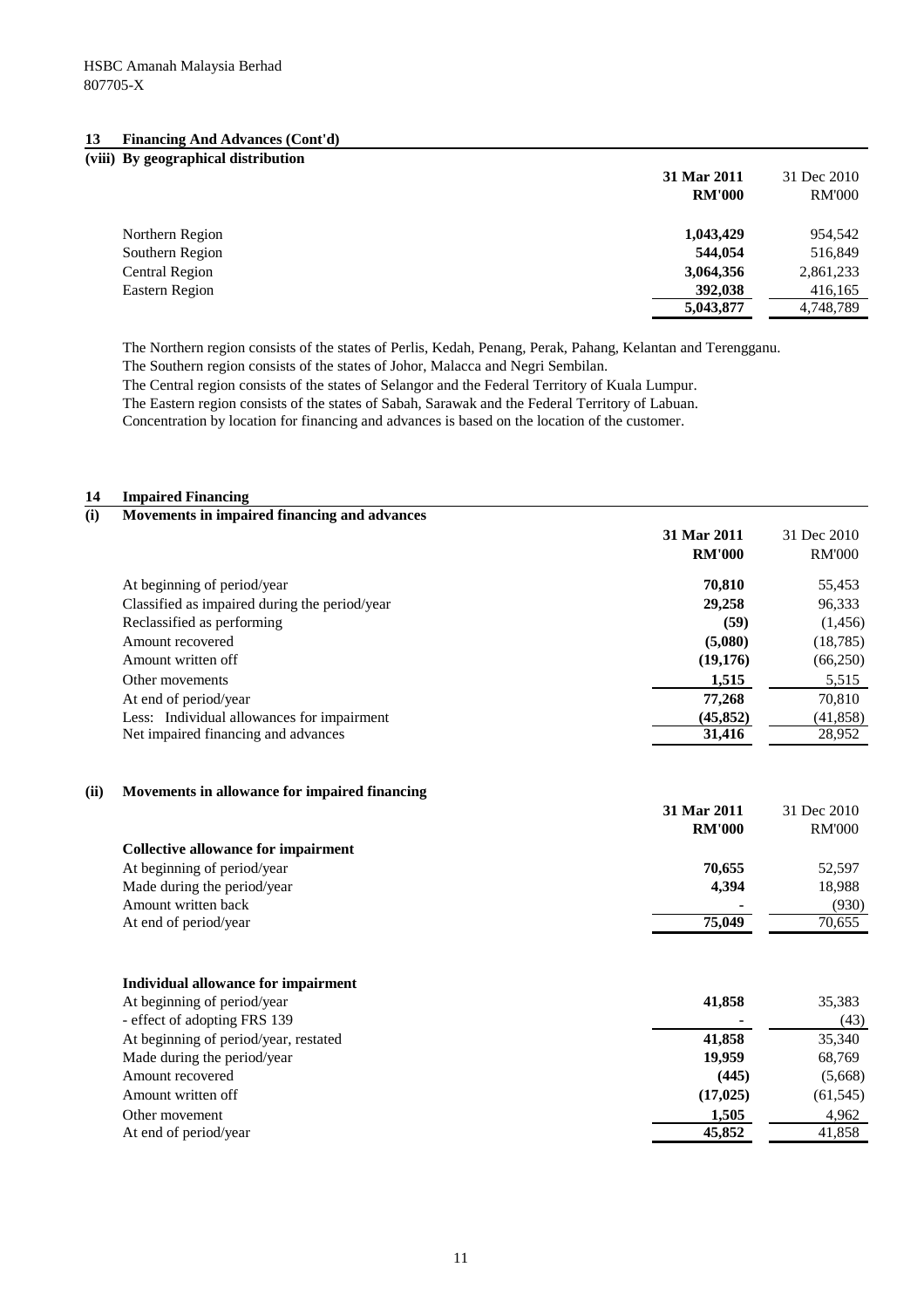# **14 Impaired Financing (Cont'd)**

# **(iii) By contract**

|      |                                                | 31 Mar 2011      | 31 Dec 2010      |
|------|------------------------------------------------|------------------|------------------|
|      |                                                | <b>RM'000</b>    | <b>RM'000</b>    |
|      | Bai Bithaman Ajil (deferred payment sale)      | 2,170            | 2,149            |
|      | Ijarah Thumma Al-Bai (AITAB) (hire purchase)   | 2,468            | 2,545            |
|      | Murabahah (cost-plus)                          | 4,493            | 4,521            |
|      | Musharakah (profit and loss sharing)           | 3,541            | 1,859            |
|      | Bai Al-Inah (sell and buy back)                | 55,654           | 51,608           |
|      | Ujrah (fee-based)                              | 8,942            | 8,128            |
|      |                                                | 77,268           | 70,810           |
| (iv) | By sector                                      |                  |                  |
|      |                                                | 31 Mar 2011      | 31 Dec 2010      |
|      |                                                | <b>RM'000</b>    | <b>RM'000</b>    |
|      |                                                |                  |                  |
|      | Manufacturing                                  | 2,820            | 2,929            |
|      | Wholesale & retail trade, restaurants & hotels | 5,205            | 5,246            |
|      | Transport, storage and communication           | 50               | 80               |
|      | Finance, insurance and business services       | 664              | 685              |
|      | Household - Retail                             | 68,529<br>77,268 | 61,870<br>70,810 |
|      |                                                |                  |                  |
| (v)  | By purpose                                     |                  |                  |
|      |                                                | 31 Mar 2011      | 31 Dec 2010      |
|      |                                                | <b>RM'000</b>    | <b>RM'000</b>    |
|      |                                                |                  |                  |
|      | Purchase of landed property:                   |                  |                  |
|      | Residential                                    | 3,989            | 2,218            |
|      | Non-residential                                | 111<br>64,540    | 111<br>59,652    |
|      | Consumption credit<br><b>Working Capital</b>   | 8,628            | 8,829            |
|      |                                                | 77,268           | 70,810           |
|      |                                                |                  |                  |
|      |                                                |                  |                  |
| (vi) | By geographical distribution                   |                  |                  |
|      |                                                | 31 Mar 2011      | 31 Dec 2010      |
|      |                                                | <b>RM'000</b>    | <b>RM'000</b>    |
|      |                                                |                  |                  |
|      | Northern Region<br>Southern Region             | 21,469<br>14,324 | 19,219<br>12,865 |
|      | <b>Central Region</b>                          | 34,990           | 31,681           |
|      | <b>Eastern Region</b>                          | 6,485            | 7,045            |
|      |                                                | 77,268           | 70,810           |
|      |                                                |                  |                  |
|      |                                                |                  |                  |
| 15   | <b>Other Assets</b>                            |                  |                  |
|      |                                                | 31 Mar 2011      | 31 Dec 2010      |
|      |                                                | <b>RM'000</b>    | <b>RM'000</b>    |
|      | Derivative financial assets (Note 26)          | 11,228           | 11,155           |
|      | Income receivable                              | 3,804            | 4,128            |
|      | Amount due from holding company                | 52,459           | 30,604           |
|      | Other receivables, deposits and prepayments    | 11,466           | 13,148           |
|      |                                                | 78,957           | 59,035           |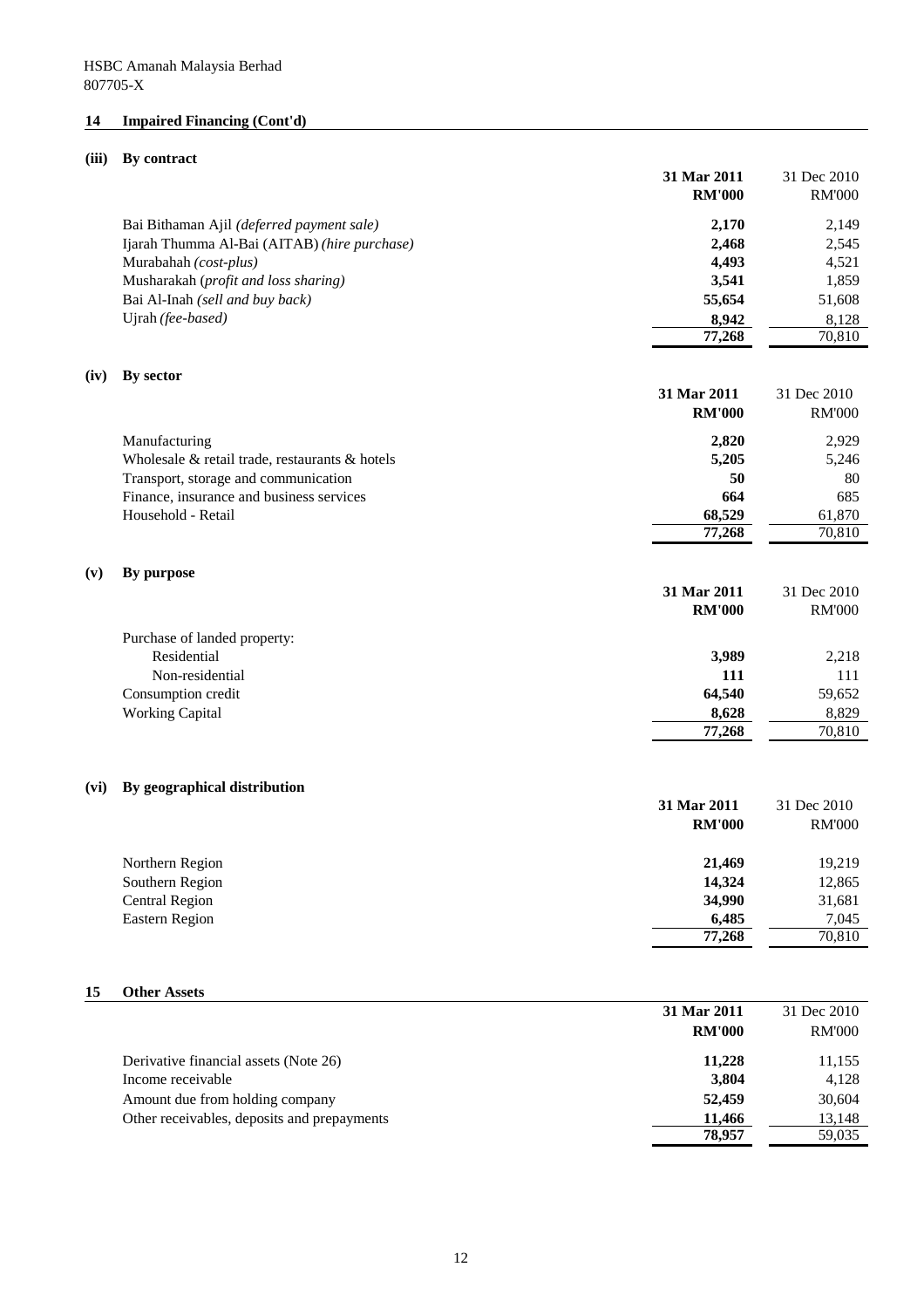# **16 Deposits From Customers**

# **(i) By type of deposit**

|                                  | 31 Mar 2011   | 31 Dec 2010   |
|----------------------------------|---------------|---------------|
|                                  | <b>RM'000</b> | <b>RM'000</b> |
| Non-Mudharabah Fund              |               |               |
| Demand deposits                  | 371,528       | 513,731       |
| Savings deposits                 | 676,076       | 655,350       |
| Fixed return investment deposits | 1,019,938     | 705,179       |
|                                  | 2,067,542     | 1,874,260     |
| Mudharabah Fund                  |               |               |
| General investment deposits      | 1,868,453     | 1,778,568     |
| <b>Others</b>                    | 140,031       | 129,708       |
|                                  | 4,076,026     | 3,782,536     |

The maturity structure of general investment deposits and fixed return investment deposits is as follows:

|                                     | <b>RM'000</b> | <b>RM'000</b> |
|-------------------------------------|---------------|---------------|
| Due within six months               | 2,527,172     | 2,165,113     |
| More than six months to one year    | 336,556       | 295,281       |
| More than one year to three years   | 23,470        | 18,736        |
| More than three years to five years | 1,193         | 4,617         |
|                                     | 2,888,391     | 2,483,747     |

### **(ii) By type of customer**

|                                 | 31 Mar 2011   | 31 Dec 2010   |
|---------------------------------|---------------|---------------|
|                                 | <b>RM'000</b> | <b>RM'000</b> |
| Government and statutory bodies | 157,670       | 134.519       |
| Business enterprises            | 1,605,239     | 1,571,992     |
| Individuals                     | 1,957,631     | 1,699,995     |
| Others                          | 355,486       | 376,030       |
|                                 | 4,076,026     | 3,782,536     |

# **17 Deposits and Placements of Banks and Other Financial Institutions**

| Debosits and 1 facements of Danis's and Other Thiancial Mistrumons |               |               |
|--------------------------------------------------------------------|---------------|---------------|
|                                                                    | 31 Mar 2011   | 31 Dec 2010   |
|                                                                    | <b>RM'000</b> | <b>RM'000</b> |
| Mudharabah Fund                                                    |               |               |
| Licensed banks                                                     | 1,490,808     | 1,493,087     |
| Bank Negara Malaysia                                               | 2,680         |               |
| Other financial institutions                                       | 692,775       | 591,512       |
|                                                                    | 2,186,263     | 2,084,599     |
|                                                                    |               |               |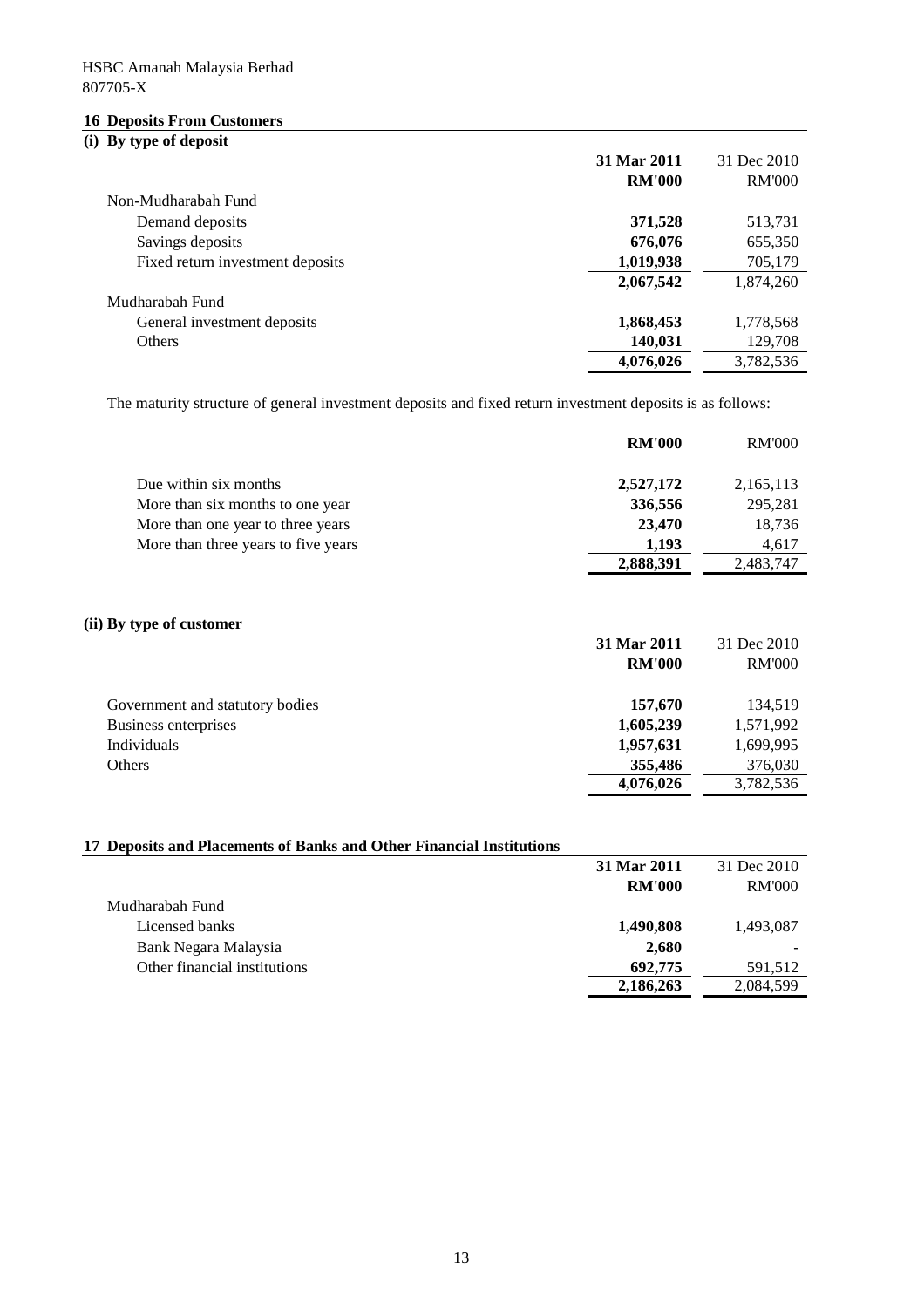### **18 Other Liabilities**

|                                                   | 31 Mar 2011   | 31 Dec 2010   |
|---------------------------------------------------|---------------|---------------|
|                                                   | <b>RM'000</b> | <b>RM'000</b> |
| Derivative financial liabilities                  | 10,992        | 11,155        |
| Profit payable                                    | 14,113        | 15,182        |
| Amounts due to holding company/ related companies | 6,060         | 22,961        |
| Profit equalisation reserve                       | 6,700         | 6,700         |
| Other creditors and accruals                      | 66,687        | 36,007        |
|                                                   | 104,552       | 92,005        |

### **19 Income Derived from Investment of Depositors' Funds and Others**

|                                      | Year-To-Date ended |               |
|--------------------------------------|--------------------|---------------|
|                                      | 31 Mar 2011        | 31 Mar 2010   |
|                                      | <b>RM'000</b>      | <b>RM'000</b> |
| Income derived from investment of:   |                    |               |
| general investment deposits<br>(i)   | 65,926             | 48,549        |
| specific investment deposits<br>(ii) | 10,638             | 8,317         |
| (iii) other deposits                 | 17,115             | 11,187        |
|                                      | 93,679             | 68,053        |

# (i) Income derived from investment of general investment deposits

| Finance income and hibah:                  |        |        |
|--------------------------------------------|--------|--------|
| Financing and advances                     |        |        |
| - Profit earned other than recoveries from |        |        |
| impaired financing                         | 57,897 | 44.521 |
| - Recoveries from impaired financing       | 1,227  | 862    |
| Money at call and deposit with financial   |        |        |
| institutions                               | 6.802  | 3,166  |
|                                            | 65,926 | 48.549 |

### (ii) Income derived from investment of specific investment deposits

| Finance income and hibah:                  |       |       |
|--------------------------------------------|-------|-------|
| Financing and advances                     |       |       |
| - Profit earned other than recoveries from |       |       |
| impaired financing                         | 4.700 | 1,151 |
| Financial investments available-for-sale   | 2,563 | 2,575 |
| Accretion of discount less amortisation of | (51)  | 324   |
| premium                                    | 7.212 | 4,050 |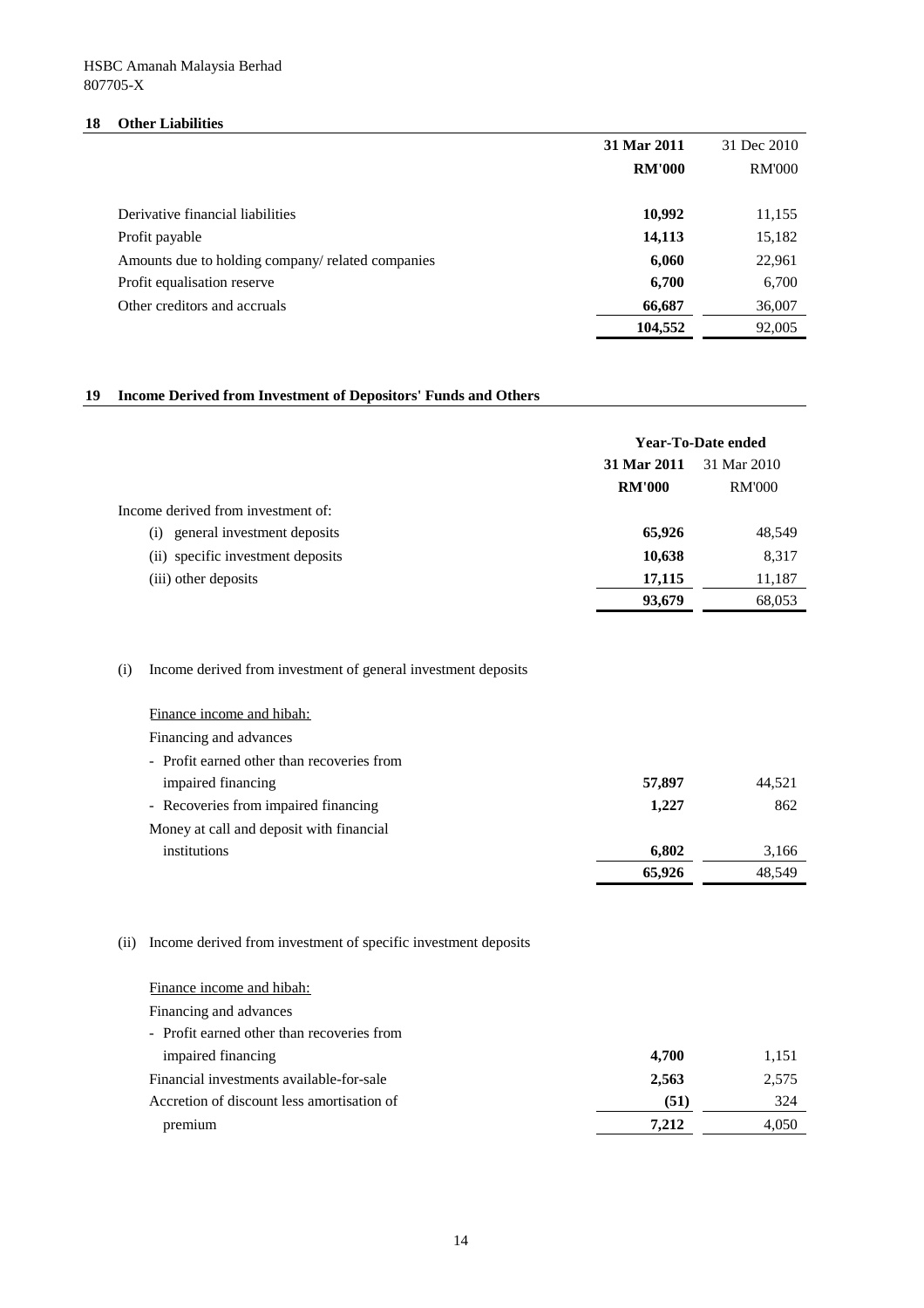# **19 Income Derived from Investment of Depositors' Funds and Others (Cont'd)**

|                                                                                    | Year-To-Date ended           |                              |
|------------------------------------------------------------------------------------|------------------------------|------------------------------|
|                                                                                    | 31 Mar 2011<br><b>RM'000</b> | 31 Mar 2010<br><b>RM'000</b> |
| Income derived from investment of specific investment deposits (Cont'd)<br>(ii)    |                              |                              |
| Other operating income                                                             |                              |                              |
| Fees and commission                                                                | 206                          | 2,654                        |
| Net gains from dealing in foreign currency                                         | 1,241                        | 934                          |
| Net gain from sale of financial assets                                             |                              |                              |
| held-for-trading and other financial instruments                                   | 787                          | 24                           |
| Net gain from trading in derivatives                                               | 359                          |                              |
| Net unrealised (loss)/gains from revaluation of                                    |                              |                              |
| financial assets held-for-trading                                                  | (153)                        | 35                           |
| Net profit earned from financial assets                                            |                              |                              |
| held-for-trading                                                                   | 986                          | 620                          |
|                                                                                    | 3,426                        | 4,267                        |
|                                                                                    | 10,638                       | 8,317                        |
| The above fees and commissions were derived from the following major contributors: |                              |                              |
| Service charges and fees                                                           | 206                          |                              |
| (iii) Income derived from investment of other deposits                             |                              |                              |
| Finance income and hibah:                                                          |                              |                              |
| Financing and advances                                                             |                              |                              |
| - Profit earned other than recoveries                                              |                              |                              |
| from impaired financing                                                            | 15,031                       | 10,258                       |
| - Recoveries from impaired financing                                               | 318                          | 199                          |
| Money at call and deposit with financial                                           |                              |                              |
| institutions                                                                       | 1,766                        | 730                          |
|                                                                                    | 17,115                       | 11,187                       |
| <b>Income Derived from Investment of Shareholders' Funds</b><br>20                 |                              |                              |
|                                                                                    |                              | <b>Year-To-Date ended</b>    |
|                                                                                    | 31 Mar 2011                  | 31 Mar 2010                  |
|                                                                                    | <b>RM'000</b>                | <b>RM'000</b>                |
| Finance income and hibah:<br>Financing and advances                                |                              |                              |
| - Profit earned other than recoveries from                                         |                              |                              |
| impaired financing                                                                 | 10,862                       | 10,703                       |
| - Recoveries from impaired financing                                               | 230                          | 207                          |
| Money at call and deposit with financial                                           |                              |                              |
| institutions                                                                       | 1,276                        | 761                          |
|                                                                                    |                              |                              |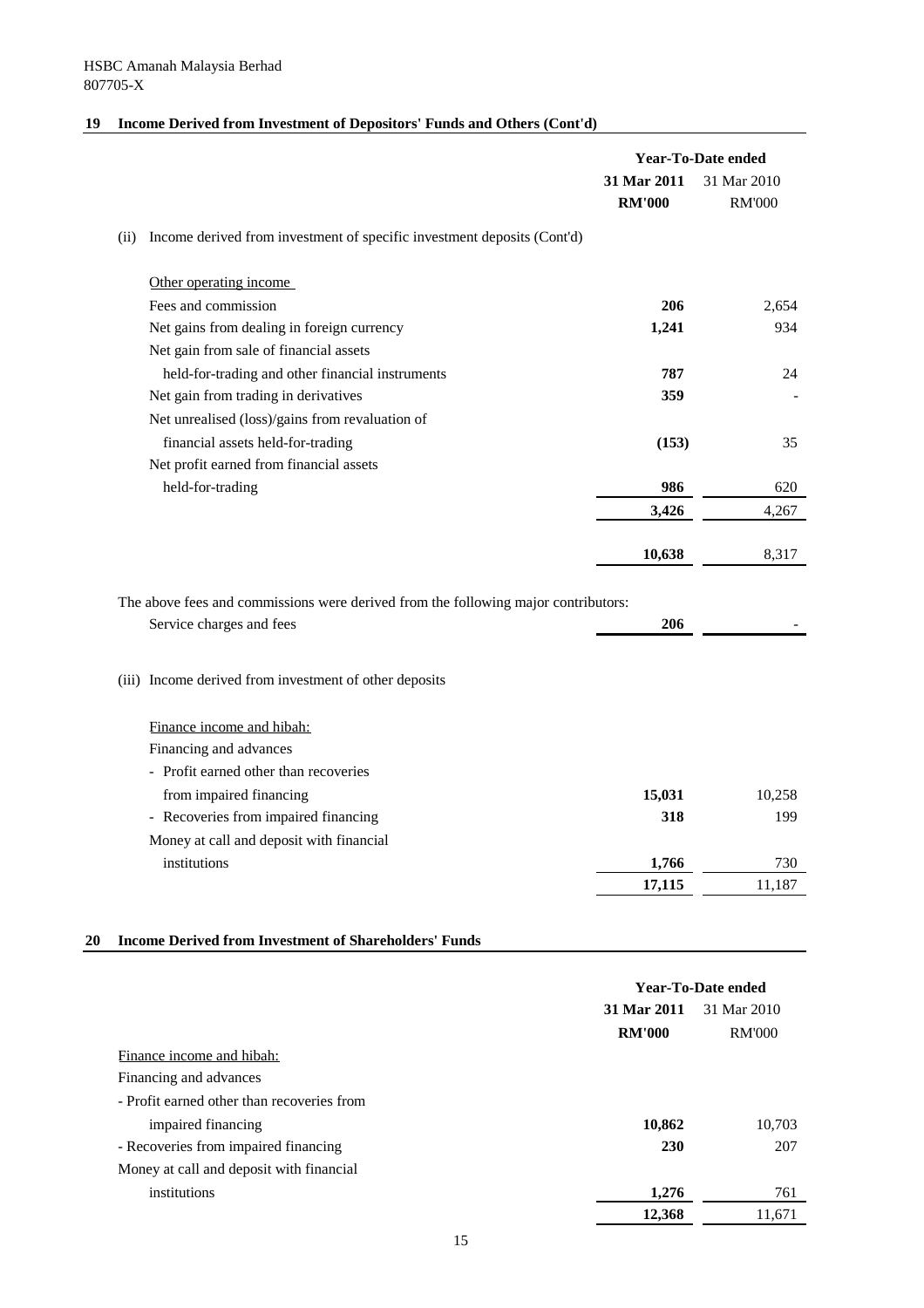# **20 Income Derived from Investment of Shareholders' Funds (Cont'd)**

|                                                                                    | Year-To-Date ended |               |
|------------------------------------------------------------------------------------|--------------------|---------------|
|                                                                                    | 31 Mar 2011        | 31 Mar 2010   |
|                                                                                    | <b>RM'000</b>      | <b>RM'000</b> |
| Other operating income                                                             |                    |               |
| Fees and commission                                                                | 10,404             | 7,241         |
| Shared-service fees from holding company                                           | 508                | 737           |
| Other income                                                                       | 57                 | 51            |
|                                                                                    | 10,969             | 8,029         |
|                                                                                    |                    |               |
|                                                                                    | 23,337             | 19,700        |
|                                                                                    |                    |               |
| The above fees and commissions were derived from the following major contributors: |                    |               |

| Service charges and fees | 4.253 | 2,654 |
|--------------------------|-------|-------|
| Cards                    | 3,333 | 2,969 |
| Agency fees              | 1.736 | L.089 |

### **21 Impairment Losses on Financing**

|                                  |               | Year-To-Date ended |  |
|----------------------------------|---------------|--------------------|--|
|                                  | 31 Mar 2011   | 31 Mar 2010        |  |
|                                  | <b>RM'000</b> | <b>RM'000</b>      |  |
| Impairment charges on financing: |               |                    |  |
| Individual impairment<br>(a)     |               |                    |  |
| - Provided                       | 19,959        | 15,376             |  |
| - Written back                   | (445)         | (2,060)            |  |
| Collective impairment<br>(b)     |               |                    |  |
| - Provided                       | 4,394         |                    |  |
| Impaired financing               |               |                    |  |
| - Recovered                      | (4, 844)      | (2,949)            |  |
| - Written off                    | 2,151         | 828                |  |
|                                  | 21,215        | 11,195             |  |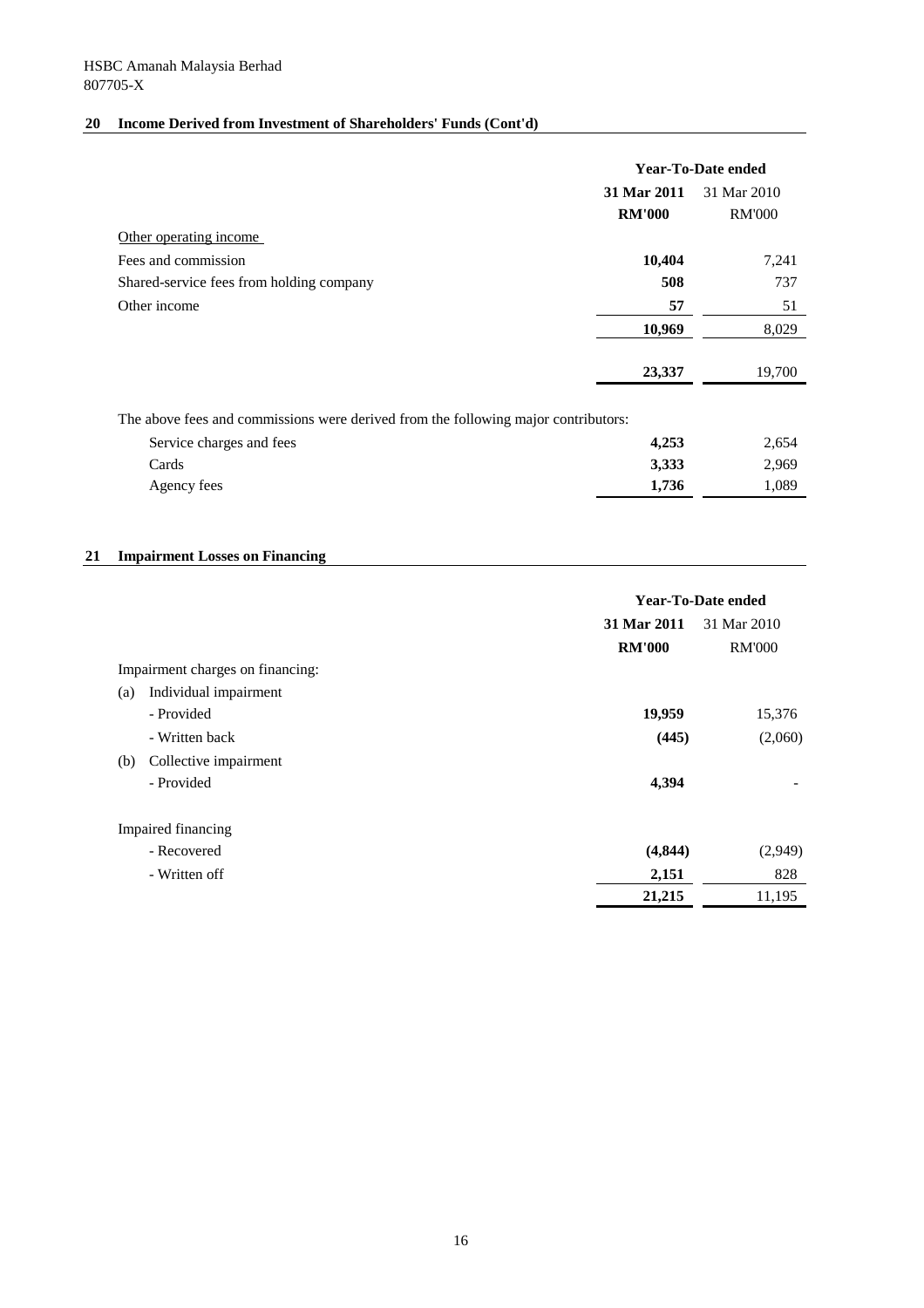# **22 Income Attributable to Depositors**

|                                                                   | <b>Year-To-Date ended</b> |               |
|-------------------------------------------------------------------|---------------------------|---------------|
|                                                                   | 31 Mar 2011               | 31 Mar 2010   |
|                                                                   | <b>RM'000</b>             | <b>RM'000</b> |
| Deposits from customers                                           |                           |               |
| - Mudharabah Fund                                                 | 12,144                    | 9,136         |
| - Non-Mudharabah Fund                                             | 8,410                     | 858           |
| Deposits and placements of banks and other financial institutions |                           |               |
| - Mudharabah Fund                                                 | 10,208                    | 7,278         |
| <b>Others</b>                                                     | 593                       | 64            |
|                                                                   | 31,355                    | 17,336        |

### **23 Personnel Expenses**

|                                               | Year-To-Date ended |               |
|-----------------------------------------------|--------------------|---------------|
|                                               | 31 Mar 2011        | 31 Mar 2010   |
|                                               | <b>RM'000</b>      | <b>RM'000</b> |
| Salaries, allowances and bonuses              | 6,750              | 4,689         |
| <b>Employees Provident Fund contributions</b> | 1,019              | 742           |
| Other staff related costs                     | 260                | 209           |
|                                               | 8,029              | 5,640         |

# **24 Other Overheads and Expenditures**

|                                                  | <b>Year-To-Date ended</b> |               |
|--------------------------------------------------|---------------------------|---------------|
|                                                  | 31 Mar 2011               | 31 Mar 2010   |
|                                                  | <b>RM'000</b>             | <b>RM'000</b> |
| Promotion and marketing related expenses         |                           |               |
| Advertising and promotion                        | 259                       | 2,215         |
| Establishment related expenses                   |                           |               |
| Depreciation of equipment                        | 1,310                     | 664           |
| Information technology costs                     | 151                       | 73            |
| Hire of Equipment                                | 12                        | 89            |
| Rental of premises                               | 1,226                     | 1,100         |
| Others                                           | 53                        | 620           |
|                                                  | 2,752                     | 2,546         |
| General administrative expenses                  |                           |               |
| Shared-service fees to immediate holding company | 22,478                    | 22,819        |
| Auditors' fees                                   |                           |               |
| - Statutory audit                                | 25                        | 20            |
| - Non-audit services                             | 13                        | 75            |
| Professional fees                                | 480                       | 96            |
| Others                                           | 1,647                     | 4,131         |
|                                                  | 24,643                    | 27,141        |
|                                                  | 27,654                    | 31,902        |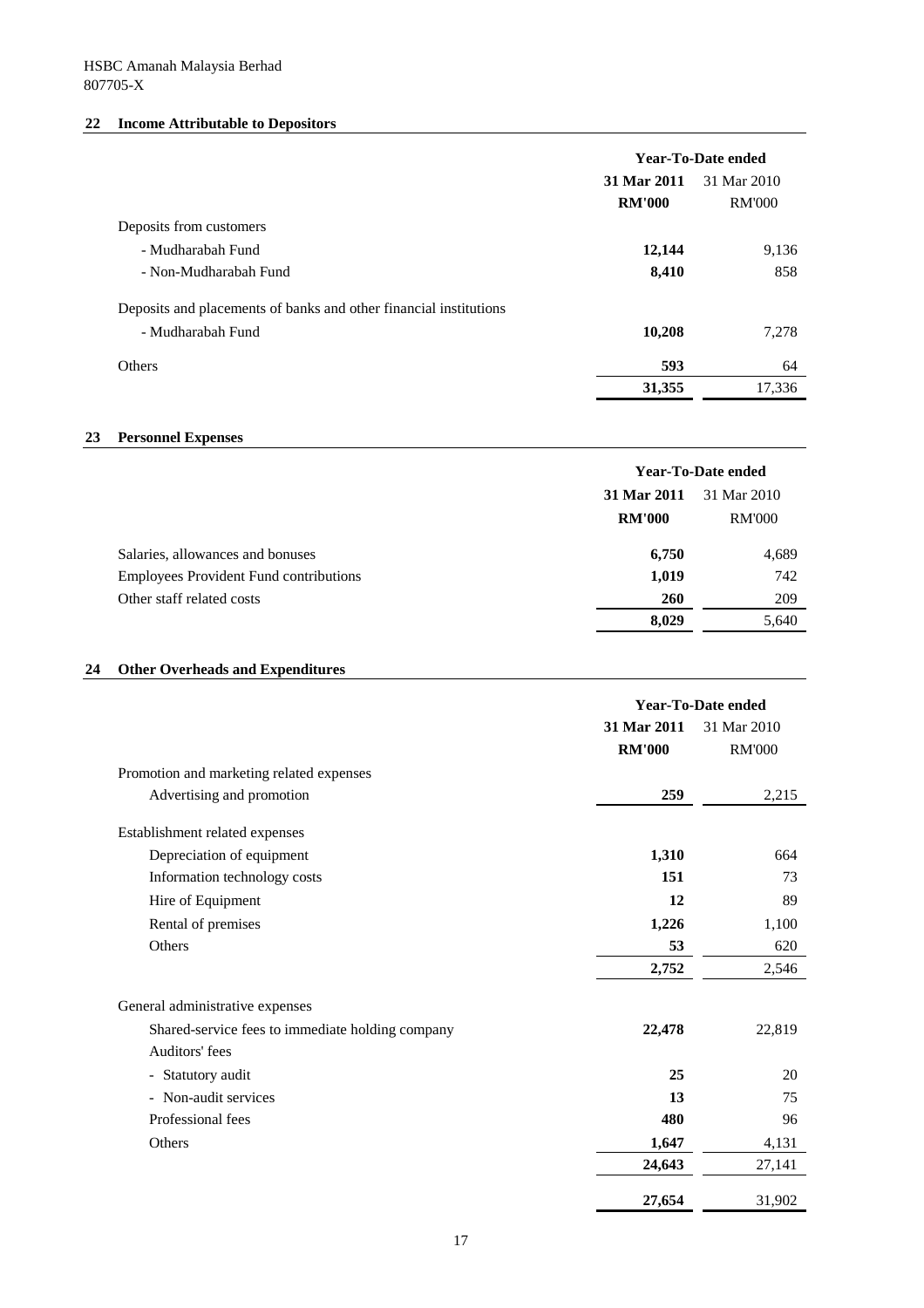# **25 Capital Adequacy**

|                                 | 31 Mar 2011   | 31 Dec 2010   |
|---------------------------------|---------------|---------------|
|                                 | <b>RM'000</b> | <b>RM'000</b> |
| Tier 1 capital                  |               |               |
| Paid-up ordinary share capital  | 50,000        | 50,000        |
| Share premium                   | 610,000       | 610,000       |
| Retained profits                | 74,652        | 74,652        |
| Statutory reserve               | 50,000        | 50,000        |
|                                 | 784,652       | 784,652       |
| Deferred tax adjustments        | (2,047)       | (2,047)       |
| Total Tier 1 capital            | 782,605       | 782,605       |
| Tier 2 capital                  |               |               |
| Collective impairment allowance | 75,049        | 69,592        |
| Total Tier 2 capital            | 75,049        | 69,592        |
| <b>Capital base</b>             | 857,654       | 852,197       |
|                                 |               |               |
| Core capital ratio              | 15.0%         | 16.1%         |
| Risk-weighted capital ratio     | 16.4%         | 17.5%         |

*The capital ratios have been computed in accordance with the Capital Adequacy Framework for Islamic Banks (CAFIB).*

Breakdown of risk-weighted assets ("RWA") in the various categories of risk weighted:

|                                | 31 Mar 2011                       |                                | 31 Dec 2010                |                                |
|--------------------------------|-----------------------------------|--------------------------------|----------------------------|--------------------------------|
|                                | <b>Principal</b><br><b>RM'000</b> | Risk-weighted<br><b>RM'000</b> | Principal<br><b>RM'000</b> | Risk-weighted<br><b>RM'000</b> |
| Total RWA for credit risk      | 7,673,560                         | 4,727,264                      | 6.991.418                  | 4,443,562                      |
| Total RWA for market risk      | $\blacksquare$                    | 38,964                         |                            | 29,276                         |
| Total RWA for operational risk | $\blacksquare$                    | 447,566                        |                            | 394,028                        |
|                                | 7,673,560                         | 5,213,794                      | 6.991.418                  | 4,866,866                      |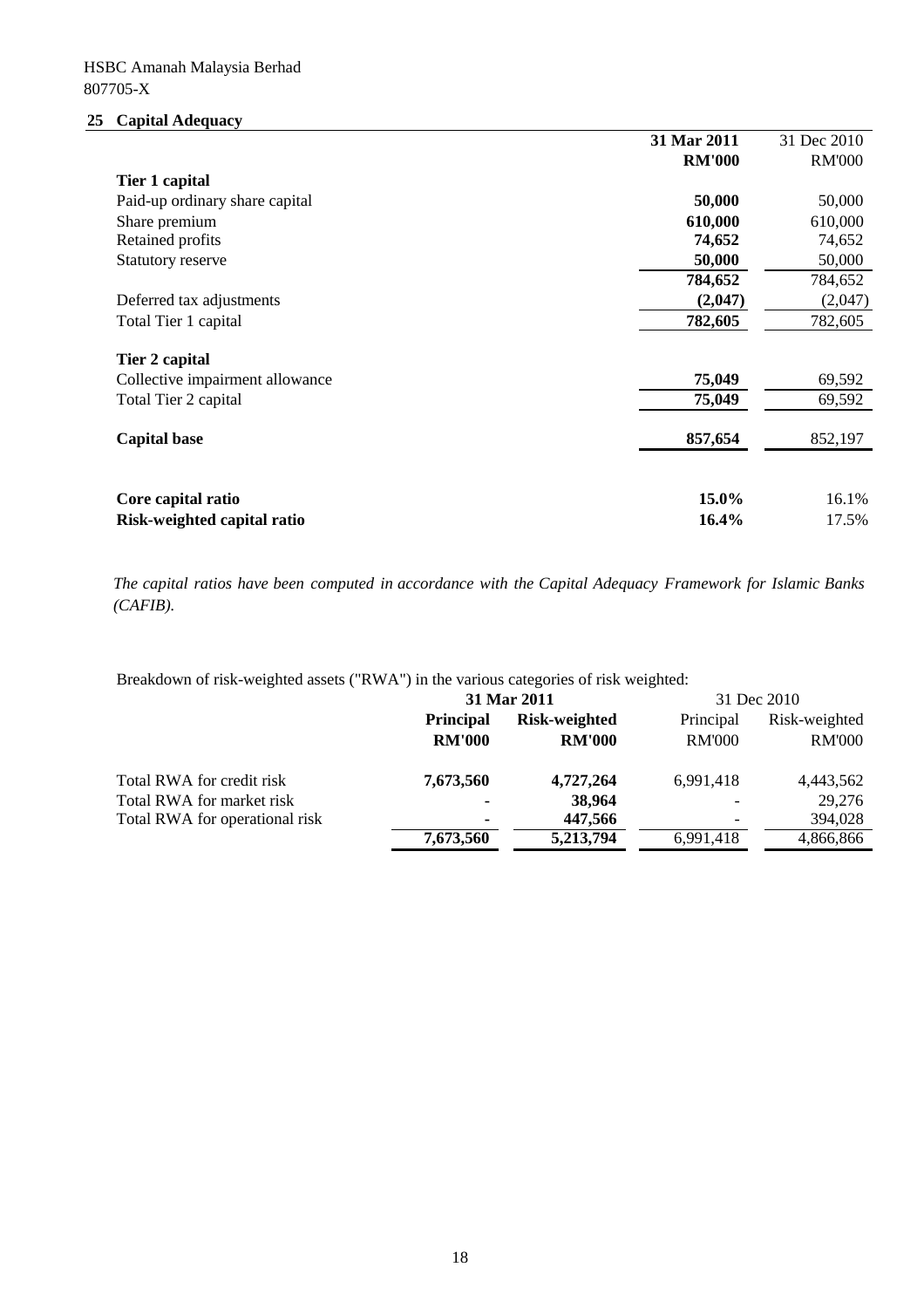### **26 Commitments and Contingencies**

The table below shows the contract or underlying principal amounts, positive fair value of derivative contract, credit equivalent amounts and risk weighted amounts of unmatured off-balance sheet transactions as at balance sheet date. The underlying principal amounts indicate the volume of business outstanding and do not represent amounts at risk.

| 31 Mar 2011                          | <b>Principal</b><br>amount<br><b>RM'000</b> | <b>Positive fair</b><br>value of<br>derivative<br>contracts<br><b>RM'000</b> | <b>Credit</b><br>equivalent<br>amount *<br><b>RM'000</b> | <b>Risk</b><br>weighted<br>amount *<br><b>RM'000</b> |
|--------------------------------------|---------------------------------------------|------------------------------------------------------------------------------|----------------------------------------------------------|------------------------------------------------------|
| Direct credit substitutes            | 133,803                                     |                                                                              | 133,803                                                  | 132,252                                              |
| Transaction-related contingent items | 33,468                                      |                                                                              | 16,734                                                   | 14,964                                               |
| Short-term self-liquidating trade-   |                                             |                                                                              |                                                          |                                                      |
| related contingencies                | 36,484                                      |                                                                              | 7,297                                                    | 4,127                                                |
| Irrevocable commitments to           |                                             |                                                                              |                                                          |                                                      |
| extend credit:                       |                                             |                                                                              |                                                          |                                                      |
| - Maturity not exceeding one year    | 828,502                                     |                                                                              | 165,700                                                  | 139,569                                              |
| - Maturity exceeding one year        | 85,125                                      |                                                                              | 17,025                                                   | 12,948                                               |
| Unutilised credit card lines         | 671,222                                     |                                                                              | 134,244                                                  | 100,683                                              |
| Sell and buy back agreement          | 176,251                                     | $\blacksquare$                                                               | 176,251                                                  | 176,251                                              |
| Equity related contracts             |                                             |                                                                              |                                                          |                                                      |
| - Less than one year                 | 12,354                                      | 4,341                                                                        | 5,087                                                    | 1,018                                                |
| - One year to less than five years   | 116,194                                     | 6,651                                                                        | 15,924                                                   | 3,185                                                |
| Profit rate related contracts        |                                             |                                                                              |                                                          |                                                      |
| - One year to less than five years   | 108,500                                     | 236                                                                          | 3,433                                                    | 1,716                                                |
|                                      | 2,201,903                                   | 11,228                                                                       | 675,498                                                  | 586,713                                              |

**Note 15**

| 31 Dec 2010                                                 | Principal<br>amount<br><b>RM'000</b> | Positive fair<br>value of<br>derivative<br>contracts<br><b>RM'000</b> | Credit<br>equivalent<br>amount *<br><b>RM'000</b> | <b>Risk</b><br>weighted<br>amount $*$<br><b>RM'000</b> |
|-------------------------------------------------------------|--------------------------------------|-----------------------------------------------------------------------|---------------------------------------------------|--------------------------------------------------------|
| Direct credit substitutes                                   | 90,224                               |                                                                       | 90,224                                            | 80,828                                                 |
| Transaction-related contingent items                        | 22,347                               |                                                                       | 11,174                                            | 9,800                                                  |
| Short-term self-liquidating trade-<br>related contingencies | 14,427                               |                                                                       | 2,885                                             | 1,406                                                  |
| Irrevocable commitments to<br>extend credit:                |                                      |                                                                       |                                                   |                                                        |
| - Maturity not exceeding one year                           | 766,956                              |                                                                       |                                                   |                                                        |
| - Maturity exceeding one year                               | 81,217                               |                                                                       | 40,609                                            | 31,995                                                 |
| Unutilised credit card lines                                | 581,158                              |                                                                       | 116,232                                           | 87,174                                                 |
| Sell and buy back agreement                                 | 147,534                              |                                                                       | 147,534                                           | 147,534                                                |
| Equity related contracts                                    |                                      |                                                                       |                                                   |                                                        |
| - Less than one year                                        | 13,177                               | 4,642                                                                 | 5,439                                             | 1,087                                                  |
| - One year to less than five years                          | 106,108                              | 6,513                                                                 | 15,028                                            | 3,006                                                  |
|                                                             | 1,823,148                            | 11,155                                                                | 429,125                                           | 362,830                                                |
|                                                             |                                      | Note 15                                                               |                                                   |                                                        |

*\** The credit equivalent and risk weighted amounts were computed using credit conversion factors and risk weighting rules as per Bank Negara Malaysia guidelines (including a refined temporary (until 31 December 2011) measure related to credit conversion factor for undrawn facilities) and based on the Basel 2 Standardised Approach under the Risk Weighted Capital Adequacy Framework.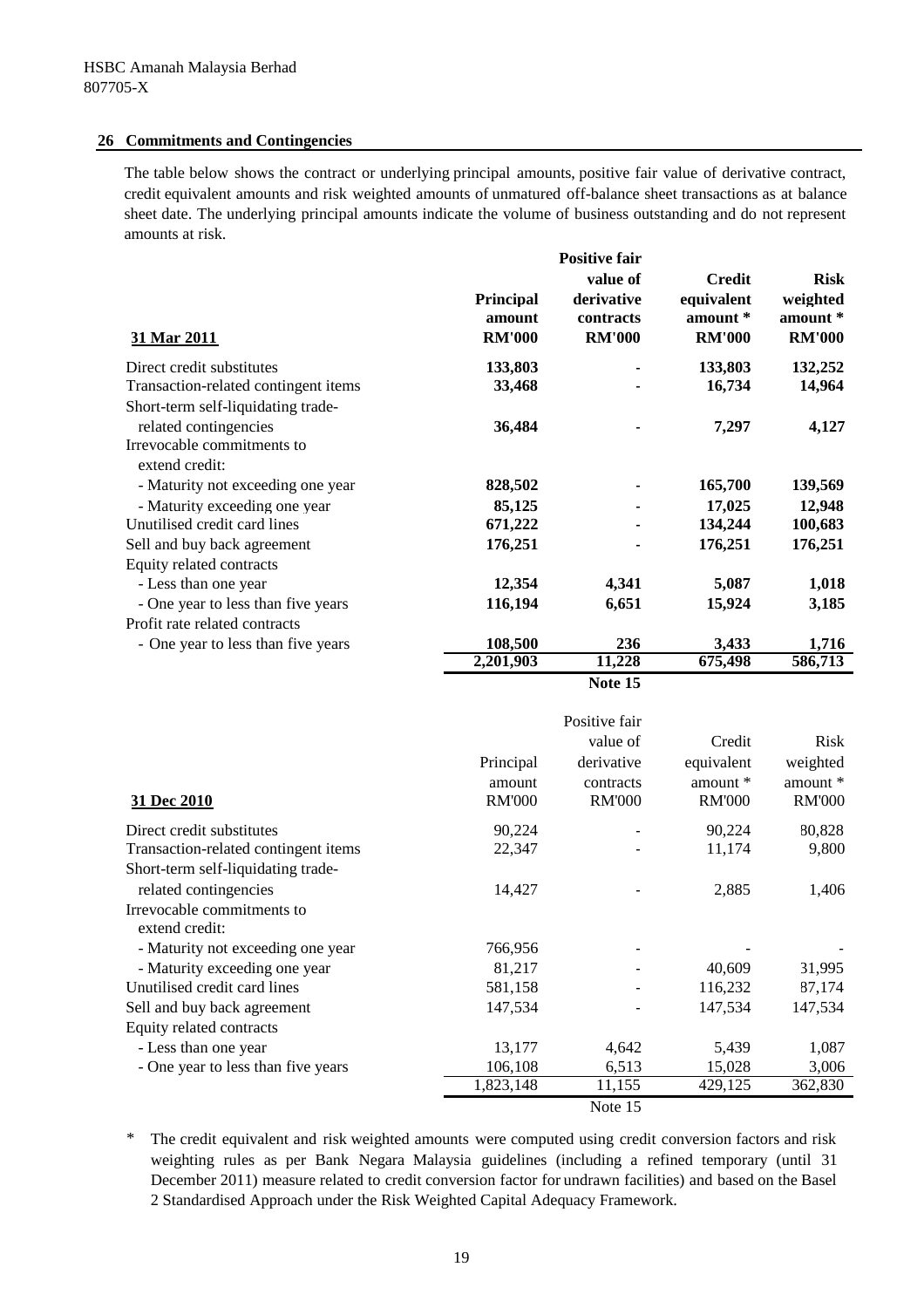#### **27 Comparative Figures**

#### **Restatement of Comparative Figures**

The presentation and classification of items in the current financial statements have been consistent with the previous financial year except for the following:

Reclassification/restatement to conform to current year's presentation

#### (i) **Statement of Financial Position as at 31 December 2010**

|                               | As restated   | As previously |
|-------------------------------|---------------|---------------|
|                               |               | stated        |
|                               | <b>RM'000</b> | <b>RM'000</b> |
| <b>Financing and Advances</b> |               |               |
| By geographical distribution  |               |               |
| Northern Region               | 954,542       | 794,176       |
| Southern Region               | 516,849       | 642,158       |
| <b>Central Region</b>         | 2,861,233     | 2,896,290     |
| <b>Eastern Region</b>         | 416,165       | 416,165       |
|                               | 4,748,789     | 4,748,789     |
|                               |               |               |
|                               |               |               |
| <b>Impaired Financing</b>     |               |               |
| By geographical distribution  |               |               |
| Northern Region               | 19,219        | 16,443        |
| Southern Region               | 12,865        | 14,399        |
| <b>Central Region</b>         | 31,681        | 32,923        |
| <b>Eastern Region</b>         | 7,045         | 7,045         |
|                               | 70,810        | 70,810        |
|                               |               |               |
|                               |               |               |

#### **28 Performance Review**

The Bank recorded a profit before taxation of RM28.8 million for the three months ended 31 March 2011, an increase of RM7.1m or 32.7% against history. Total income derived from the investment of depositors and shareholders fund increased by RM29.3 million or 33.3%, offset by higher income attributable to depositors (RM14.0 million or 80.9%) and impairment losses on financing (RM10.0 million or 89.5%).

The growth in financing and advances (RM1.6 billion or 46.7% from March 2010) and customer deposits (RM1.5 billion or 59.5% from March 2010), coupled with a 75 basis point increase in the Overnight Policy Rate contributed to higher income from investment of depositors and shareholders fund and income attributable to depositors respectively. Impairment losses on financing increased in tandem with the growth in financing and advances.

Balance sheet size increased by RM0.4 billion or 6.4% against 31 December 2010, mainly on higher financing and advances and deposits. The introduction of new and improved products and services coupled with an expanded branch network contributed to this growth.